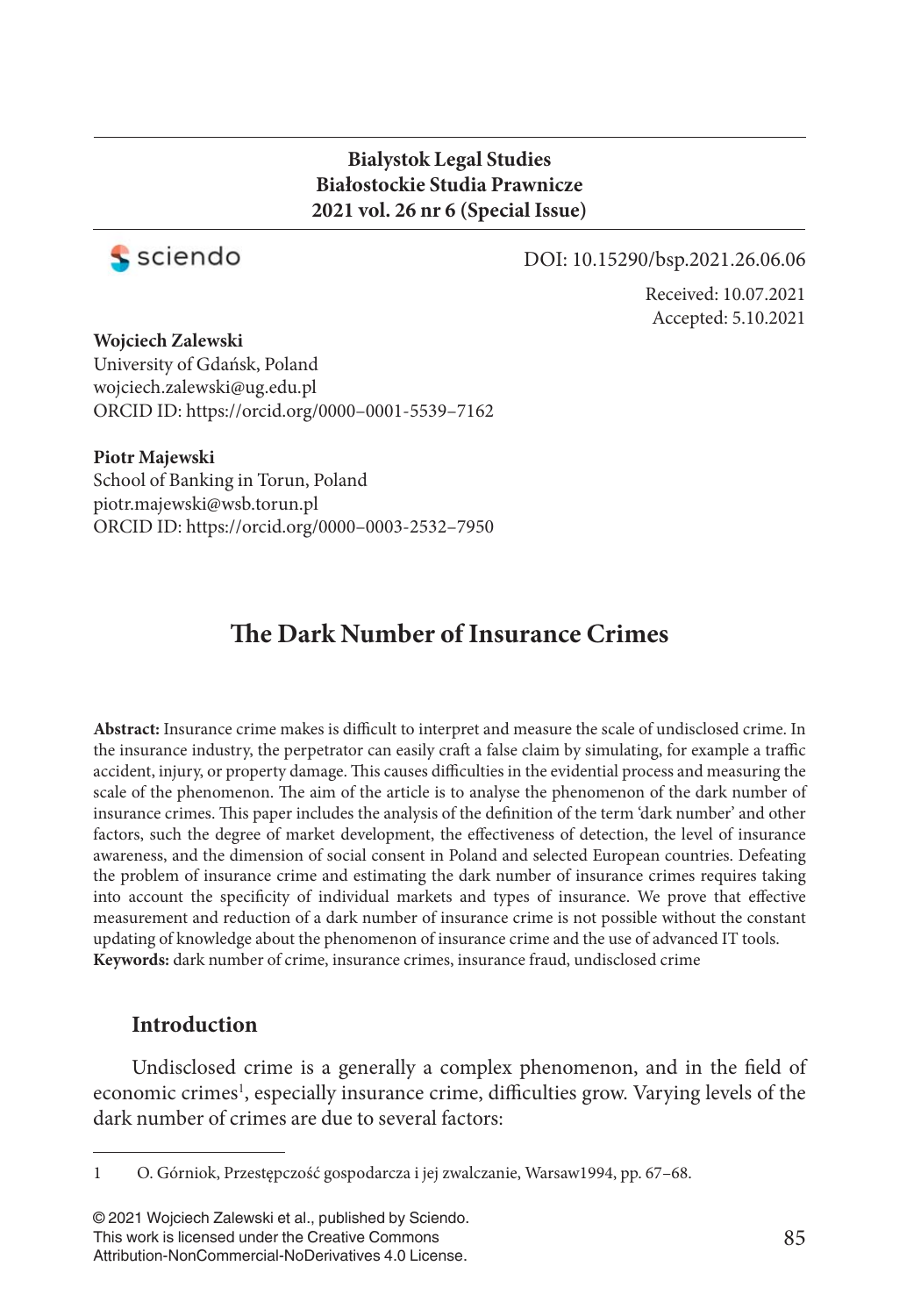- weight of the act committed (the more serious a crime, the more often it is reported and detected, *vide* – a low dark number in homicides);
- willingness to report a crime by the interested victims who calculate the "profitability" of reporting a crime to law enforcement agencies, the reasons for not reporting are different- shame, costs, not only the financial, but also lost time and emotional commitment, trust in law enforcement agencies that they will do their job,
- law enforcement activities that focus on a selected group of crimes (*i.e*., homicide...), results in a decrease in the dark number of crime.

In the field of insurance crime, one can observe an increase in the factors preventing crime reporting. Insurance crimes are seen as not very serious. In Poland, only state and local government institutions, which in connection with their activities learned about the committing of a crime prosecuted *ex officio*, are obliged to immediately notify the prosecutor or the Police and take necessary actions until the body appointed to prosecute the offenses or until the appropriate order is issued by that body, in order not to obliterate traces and evidence of the offense (Article 304 § 2 of Code of Criminal Procedure). The remaining entities have only the social obligation to notify about the crime.

It should be added that insurance companies are not interested in reporting crimes for business reasons. In addition, they minimize crime costs by transferring them to clients in the form of increasing the amount of insurance premiums. Insurance entrepreneurs understand the need to combat frauds, but they do not see the need to report them to the appropriate authorities, preferring to settle matters in a different way<sup>2</sup>, especially in civil law. The prosecution of this type of crime is difficult in providing evidence and requires a lot of legal knowledge, but also economic and financial knowledge. As a result, an important group of cases is not considered, is not adjudicated, and the perpetrators are not responsible, which lowers civic sense of justice, does not shape legal awareness in the right way, and does not contribute to shaping pro-legal attitudes.

Knowing the dark number of crime is therefore important not only for criminological cognitive purposes, but above all, for economic (*i.e*., assessment of cost calculation and, as a result, of the premium) and legal reasons, and in the wider perspective also for criminal prevention. Tolerating this crime is particularly dangerous. In Poland, in 2020, there were attempts to improper claims of compensation and benefits insurance in the amount of PLN 401 billion<sup>3</sup>. The difficulties in determining the overall amount of the loss in a relationship are rightly

<sup>2</sup> See R. Połeć, Przestępczość ubezpieczeniowa w praktyce zakładów ubezpieczeń, Sopot 2021, p. 51.

<sup>3</sup> https://piu.org.pl (1.06.2021).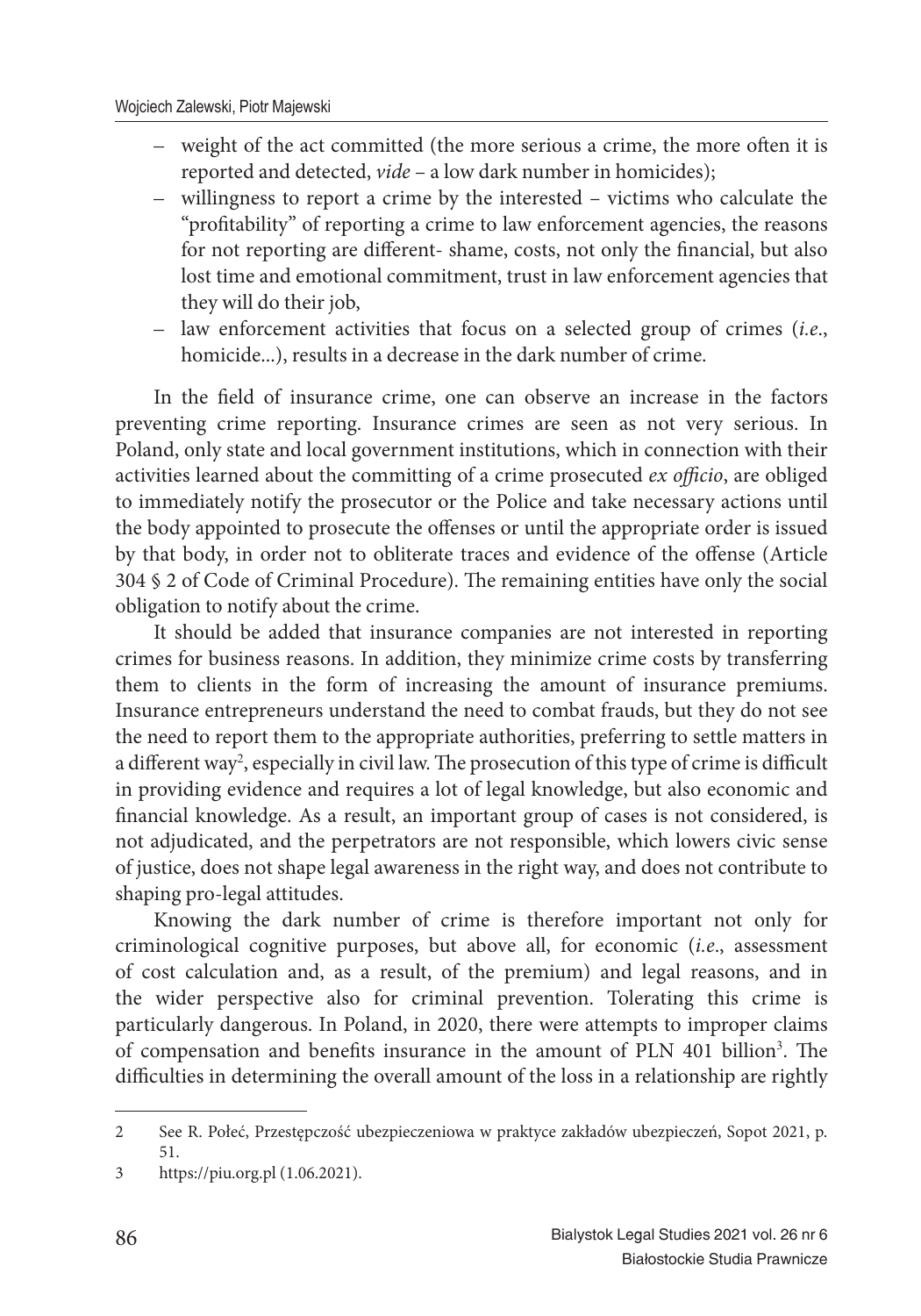pointed out<sup>4</sup>. It must be remembered, however, that official statistics do not include undisclosed crimes. The so-called dark number of crime in relation to the group of types of deeds in question seems particularly high<sup>5</sup>.

The basic thesis of the paper is: insurance crime is a criminal area with one of the largest percentages of undisclosed crime; in order to fight it effectively you need to know its real image.

In this text, we have reviewed the literature and analysed it, and collected and analysed statistical data. Before we go on to discuss the current research results on the estimation of insurance crime in Poland, it is advisable to make some general comments.

#### **1. The Dispute about the Definition**

Undisclosed crime in Poland is often defined as a "collection of crimes occurring in social reality, about which information did not reach, or has reached law enforcement agencies, but was not registered by them".<sup>6</sup> In criminological literature, undisclosed crime also functions under the term "the dark number of crimes", that is, crimes committed but not formally controlled.<sup>7</sup>

The term "dark number" is used in a narrower way to determine the extent of undisclosed crime,<sup>8</sup> as H. Schwind says "the sum of these crimes, which are not known to law enforcement agencies (police and judiciary) and therefore do not appear in criminal statistics (...)".<sup>9</sup> In the second, broader sense, the "dark number" is treated as the ratio of the number of crimes actually committed to the number of crimes in which cases have been terminated by a valid conviction.<sup>10</sup>

The first approach seems more accurate.

Brunon Hołyst, representing the second and, therefore, broader approach, distinguishes several areas of the "dark number" of crimes. The first are crimes that have not come to the attention of law enforcement. The second covers cases of

<sup>4</sup> See M. Płonka, B. Oręziak, M. Wielec, Rynek Ubezpieczeniowy. Zapobieganie przyczynom przestępczości, Warsaw 2021, p. 13.

<sup>5</sup> J. Błachut, Problemy związane z statystycznym opisem przestępczości w oparciu o dane statystyk policyjnych, "Archiwum Kryminologii" 2001, t. XXV, pp.123–140.

<sup>6</sup> J. Błachut, Definicje przestępstwa – przestępczości, (in:) A. Marek (ed.), Zagadnienia ogólne, System Prawa Karnego, Tom 1, 2010, p. 150.

<sup>7</sup> J. Błachut, Czy "ciemna liczba przestępstw" istnieje?, (in:) A. Kossowska et al. (eds.), Archiwum Kryminologii Tom XXIX – XXX, 2007 – 2008, Tom jubileuszowy dedykowany Paniom Profesor Helenie Kołakowskiej – Przełomiec, Zofii Ostrihanskiej, Dobrochnie Wójcik, Warsaw 2009, pp. 78–79.

<sup>8</sup> J. Błachut, A. Gaberle, K. Krajewski, Kryminologia, Warsaw 2007, p. 227.

<sup>9</sup> H-D. Schwind, Kriminologie: Eine praxisorientierte Einführung mit Beispielen. Heidelberg 2008, p. 34.

<sup>10</sup> B. Hołyst, Kryminologia, Warsaw 2016, p. 111.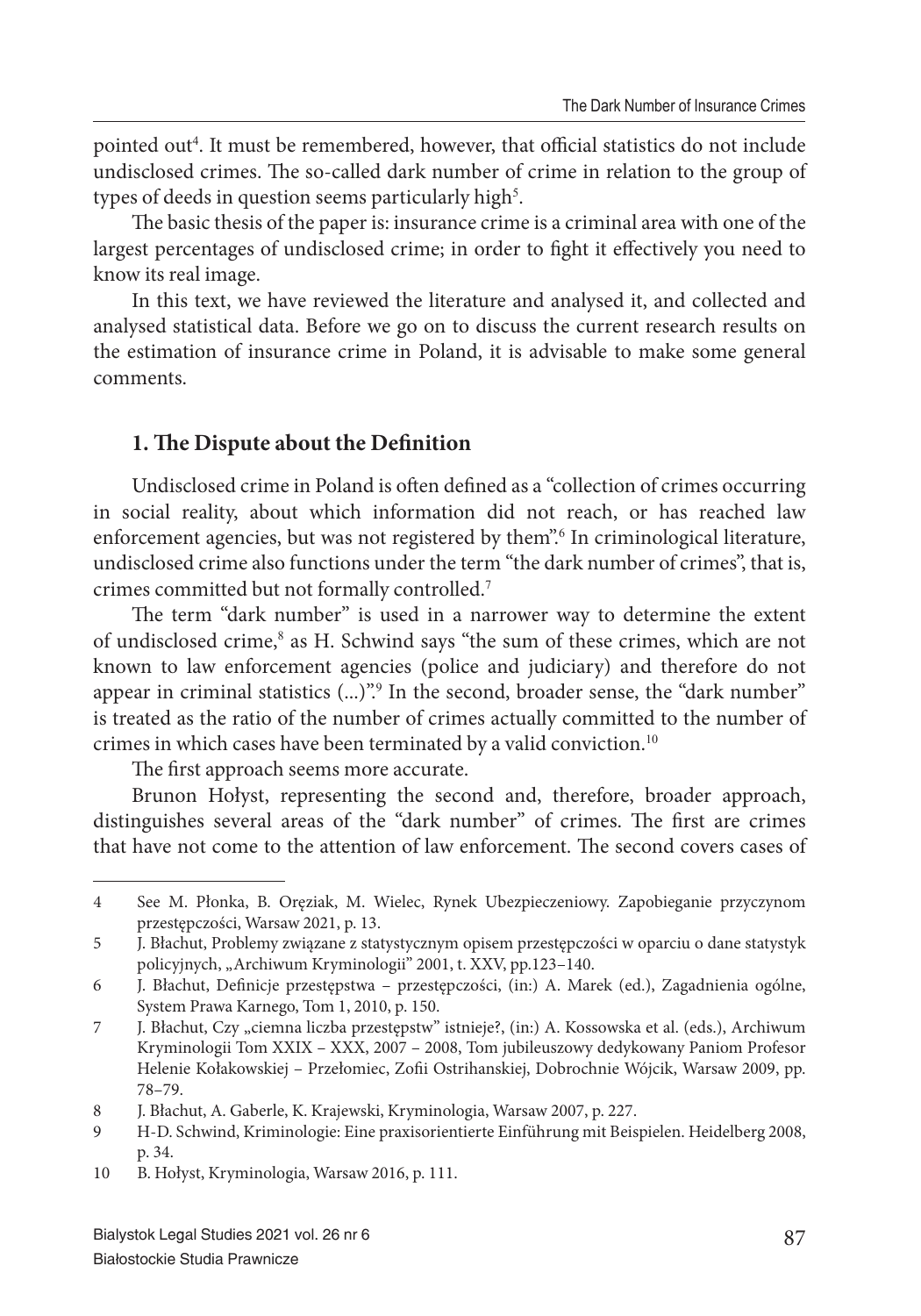#### Wojciech Zalewski, Piotr Majewski

revealed crimes which perpetrators have not been detected. The third area is filled with offenses, the perpetrators of which were detected, but due to negative procedural reasons no indictment was made or no conviction was given. The fourth area are offenses for which the perpetrators have been convicted by a valid court judgment, although not all acts were known to the prosecution authorities and were included in the indictment. The view of B. Hołyst somewhat obscures the picture, as areas  $2-4$ are "areas" of revealed, most frequently reported crimes, known to law enforcement agencies, thus "bright", not "dark". Specific procedural decisions in the form of, for example, discontinuation of proceedings in the absence of the perpetrator are the result of specific actions or omissions of the judicial authorities against revealed events, which were likely to commit a crime, if the proceedings were initiated.

For example, in German science, the term dark field (*das Dunkelfeld*) as the opposite of the clear field of crime (*das Hellfeld*) is taken to denote the phenomenon in question<sup>11</sup>. Of course, it can be argued that as part of the "dark field", there is a "dark number", however, this does not go on for the discussion.

In criminology, researchers point to methodological problems occurring in both the clear<sup>12</sup> and dark<sup>13</sup> fields (the dark figure of crime, Dunkelziffer, le chiffre noir, il ciffro nero). In addition, there is a distinction between relative (relativen) and absolute (absolute Dunkelfeld) dark field.<sup>14</sup> The relative dark field refers to parts of unregistered crimes that can be detected using various research methods. However, some of the actions remaining in the dark field cannot be detected in the research, for various reasons, for example, the parties do not perceive the behaviour as criminal or do not remember it, *etc*.

Criminologists have long studied this important and interesting phenomenon, already identified by A. Quetelet, who laid the foundations and shaped the criminal statistics.<sup>15</sup> Currently, it is believed that Quetelet's fundamental thesis that the mutual relationship of dark and clear crime number is constant, is now considered

<sup>11</sup> S. Eifler, D. Pollich (eds.), Empirische Forschung über Kriminalität, Wiesbaden 2014.

<sup>12</sup> S. Kersting, J. Erdmann, Analyse von Hellfelddaten – Darstellung von Problemen, Besonderheiten und Fallstricken anhand ausgewählter Praxisbeispiele, (in:) Empirische Forschung über Kriminalität, Wiesbaden 2014, p. 9.

<sup>13</sup> S. Prätor, Ziele und Methoden der Dunkelfeldforschung. Ein Überblick mit Schwerpunkt auf Dunkelfeldbefragungen im Bereich der Jugenddelinquenz, (in:) Empirische Forschung über Kriminalität, Wiesbaden 2014, p. 31.

<sup>14</sup> S. Prätor, Ziele und Methoden der Dunkelfeldforschung, Bundeskriminalamt 2010, p. 8. H. J. Scheider, (in:) H.J. Scheider (ed.), Internationales Handbuch der Kriminologie. Band 1. Grundlagen der Kriminologie, Walter de Gruyter, Berlin 2008, p. 309.

<sup>15</sup> A. Quetelet, Układ społeczny i jego prawa, Warsaw1874. Nowadays, for example J. Błachut, Problemy związane z statystycznym opisem przestępczości w oparciu o dane statystyk policyjnych, "Archiwum Kryminologii" 2001, t. XXV, pp.123-140.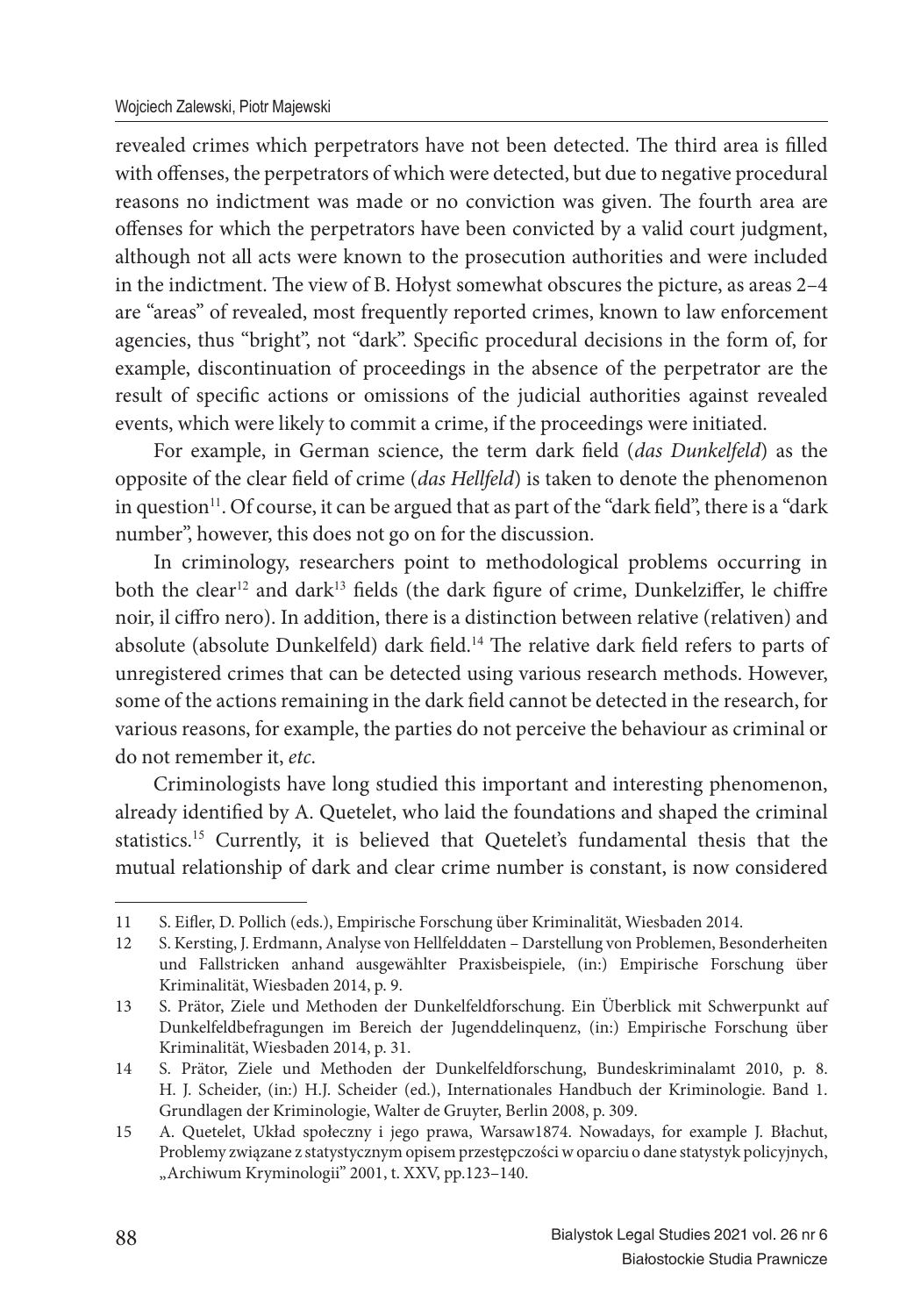to be wrong. These relationships are variable in time and space.<sup>16</sup> The dark number is estimated differently. One of the greatest criminologists of the twentieth century, Sir Leon Radzinowicz estimated that the number of crimes that were registered and punished, and therefore fully brought into the open, does not usually exceed fifteen percent of all committed.<sup>17</sup> This means that according to the British criminology cofounder, born in Łódź,<sup>18</sup> as many as 85% of crimes are not punished. Crimes are either not reported or not registered, and where crimes are registered, prosecutors either refuse to initiate proceedings against these crimes or proceedings are discontinued, and perpetrators are acquitted. Nowadays, the reasons for not reporting crimes are carefully classified. It is emphasized that some crimes are reported more frequently than others. Crimes against health and life (*i.e*., homicide, severe damage to health) are more often reported, crimes against property (*i.e.*, theft, burglary) are reported much less frequently, especially minor ones. The subjective factor is also important, and therefore who is reporting whose crime. Crimes committed by strangers are more frequently reported, more often crimes are reported by middle-class victims, better educated, etc. On the other hand, crimes committed by the closest: spouses or relatives, crimes less serious in financial as well as corporeal consequences, are reported much less often.<sup>19</sup>

Despite the sexual revolution of the 1960s, the sphere of human sexuality is still a shameful, taboo sphere for many people. This crime is not mentioned, it is hidden, kept silent, and often blamed on the victim. Being raped still results in social stigma, victims prefer not to talk about it $2^0$ . The estimated dark number of crimes, and therefore undisclosed crime, is exceptionally high here. It is estimated that up to 65%, and in some studies even up to 95%, of sexual offenses remain undisclosed $21$ . In Poland, similar data has been pointed out for a long time. For example, Andrzej Siemaszko has indicated a long time ago that the dark number of crimes is the ratio of actual crime to recorded crime. The indicated author claimed that every year three quarters of crimes are not registered<sup>22</sup>.

<sup>16</sup> S. Eifler, D. Pollich (eds.), Empirische Forschung über Kriminalität – methodologische und methodische Grundlagen, Wiesbaden 2014, pp. 16, 35.

<sup>17</sup> L. Radzinowicz, Ideology and Crime. A Study of Crime in its Social and Historical Context, London 1966, pp. 63–64.

<sup>18</sup> W. Zalewski, Sir Leon Radzinowicz – refleksje w setną rocznicę urodzin wybitnego kryminologa, "Gdańskie Studia Prawnicze" 2006, t. 15, pp. 185-195.

<sup>19</sup> J. Schwartz, A. Vega, Sources of Crime Data, (in:) B. Teasdale, M.S. Bradley (eds.), Preventing Crime and Violence, Advances in Prevention Science, Springer International Publishing Switzerland 2017, p. 155.

<sup>20</sup> K.M. Helm, Hooking Up: The Psychology of Sex and Dating, Greenwood, 2015, p. 92.

<sup>21</sup> K.M. Hess, Ch.H. Orthmann, H.L. Cho, Criminal Investigation, Boston 2015, p. 352.

<sup>22</sup> See A. Siemaszko, Przestępczość nieujawniona. Porównanie polskich rezultatów ICVS`96 i `92 (badania międzynarodowe), Archiwum Kryminologii 1997–1998, t. 23–24.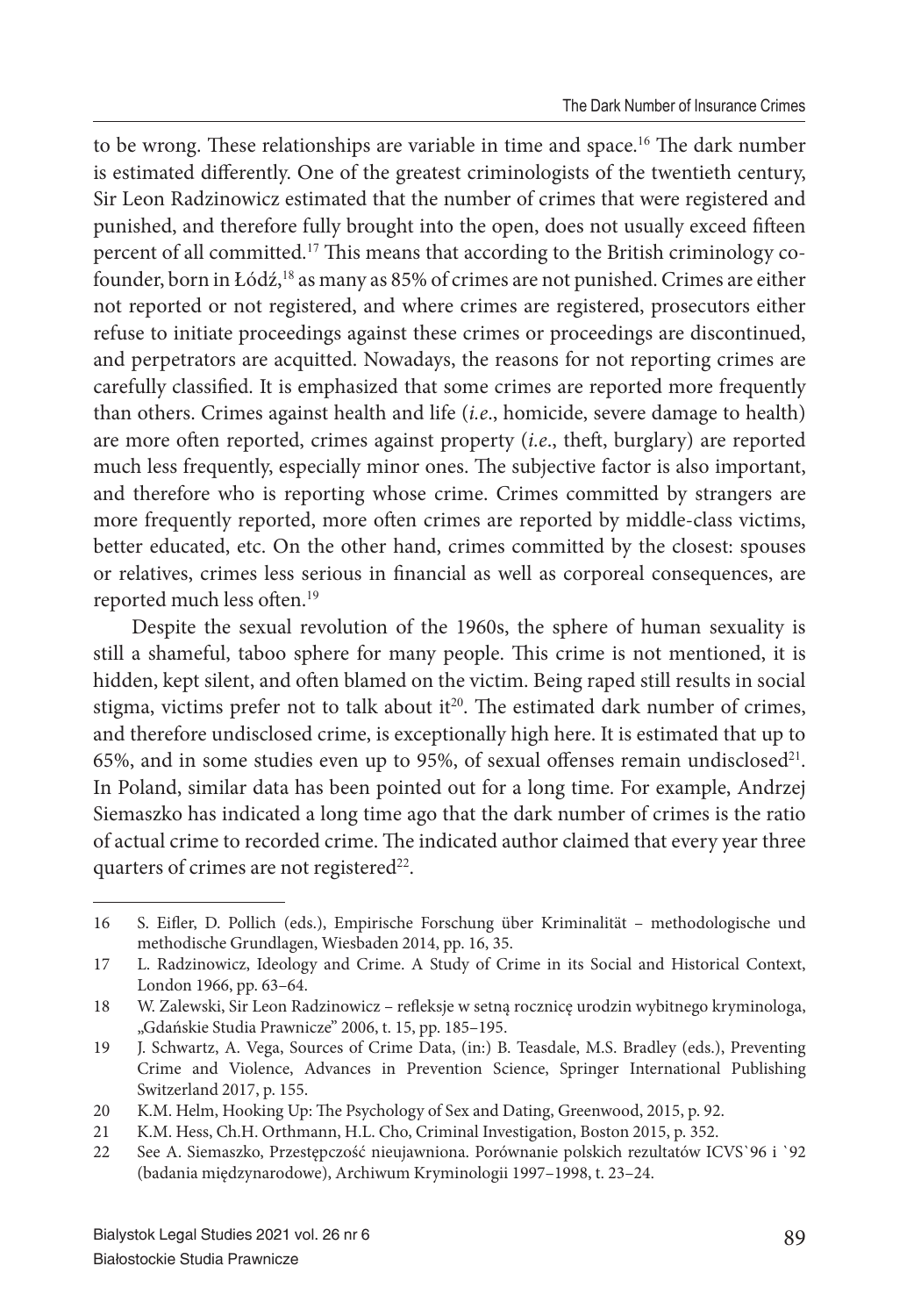Crime measurement has long been a problem, not only within a dark number. A clear number is also objectionable. Criminal statistics are not complete in all countries, and data is not always collected consistently and systematically.<sup>23</sup> Exemplary, though far from perfect, are crime data collection systems in the US. The two most important sources of data on the one hand come from the Unified Crime Reports (UCR), and on the other from National Crime Victimization Survey (NCVS). Data in the UCR has been collected almost from the beginning of the FBI, and thus over eight decades. Meanwhile, NCVS, and so victimization reports, are younger, because they have been systematically accumulated only since 1973.<sup>24</sup> UCR reports provide data with a clear number, while NCVS reports on a dark field. For almost fifty years, scientists have been trying to obtain a comprehensive picture of the actual number of crimes on the basis of both groups of data.<sup>25</sup>The conclusions are unfortunately pessimistic. It was not possible, as illustrated by van Dijk, to find the "Holy Grail" of criminologists, and therefore the full and real number of crimes. What is worse, the studies, especially of Lynch and others, seem to prove that this goal is almost impossible to achieve.<sup>26</sup>

The sources of failure in data collection vary widely. In the "bright field", it is not uncommon for data to be falsified for political, economic, or opportunistic reasons. An excellent illustration is the proven example of statistical distortions committed by US middle and senior police officers in entering data into "the Compstat" criminal statistics system<sup>27</sup>. The problems started when promotions and bonuses were made conditional on lower criminal rates, and when political pressure began to be exerted to reduce crime, for example in New York. Police officers began to report less than the actual number of crimes, especially against property, lowering *e.g*., the assessment of the value of stolen goods, not accepting reports, *etc*.

Also in Europe, the so-called statistical "institutional inertia, where the system responds to changes in crime with a delay, means that official statistics do not

<sup>23</sup> M.F. Aebi, K. Aromaa, B. Aubusson de Cavarlay, G. Barclay, B. Gruszczynska, H. von Hofer, V. Hysi, J.-M. Jehle, M. Killias, P. Smit, C. Tavares, European Sourcebook of Crime and Criminal Justice Statistics 2006. Den Haag: Home Office, Swiss Federal Statistical Office, Cesdip, Boom Juridischeuitgevers, WetenschappelijkOnderzoek-enDocumentatiecentrum, http://www. europeansourcebook.org (15.06.2021).

<sup>24</sup> J. van Dijk, Revisiting the 'dark number of crime', (in:) M. Herzog-Evans (dd.), Transnational Criminology Manual Nijmegen: Wolf Legal Publishers (WLP) 2010.

<sup>25</sup> J. Pepper, C. Petrie, S. Sullivan, Measurement Error in Criminal Justice Data, (in:) A.R. Piquero, D. Weisburd (eds.), Handbook of Quantitative Criminology, Descriptive Approaches for Research and Policy: Innovative Descriptive Methods for Crime and Justice Problems, New York Dordrecht Heidelberg London, 2010 pp. 353–374.

<sup>26</sup> J.P. Lynch, L.A. Addington (eds.), Understanding Crime Statistics; Revisiting the Divergence of the NCVS and UCR, Cambridge 2007.

<sup>27</sup> R. Kall, NYPD Cops Fudged Crime Stats in Compstat Model Program Now Used in 100s of US Cities, https://www.huffingtonpost.com (15.06.2021).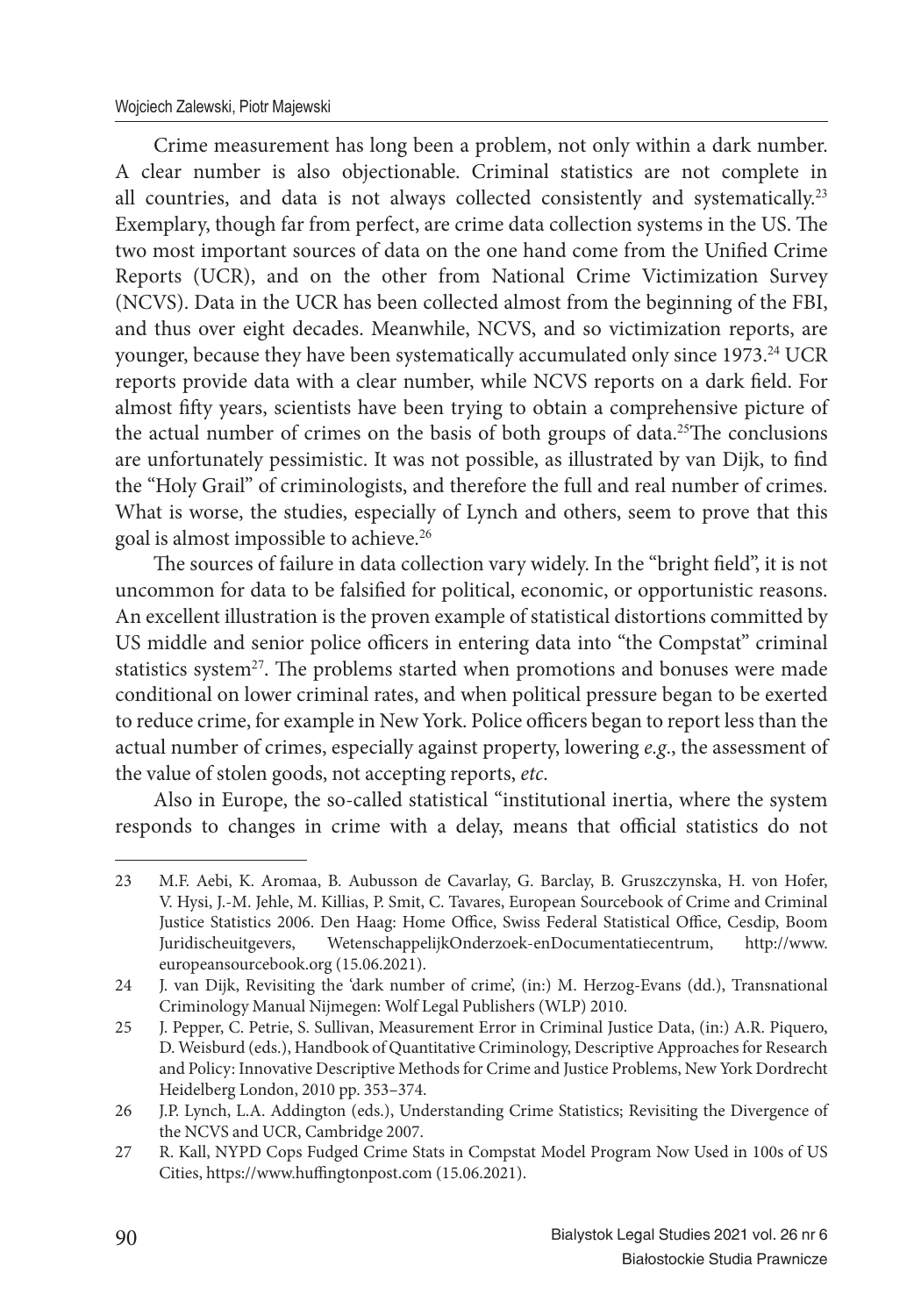correspond to reality. Van Dijk points out that in each of the European countries studied by him, the justice systems have specific capacity, beyond which there is an overload and pressure is put on strict control of the impact of cases. Such a situation, well documented, took place, for example, in the Netherlands in the 1970s, where prosecutors and police officers refused to initiate cases in small cases against property, as a result of which the number of thefts decreased statistically<sup>28</sup>.

Statistical distortions are related to the level of trust in the justice system in a given country. Officially, crime statistics in post-communist countries tend to show lower crime rates than in the West, where it exceeds on average 4,300 crimes per 100,000 inhabitants. This does not mean, however, that it is the actual case. It is indicated that the dark crime rate in the East was much higher than in the West, which was linked to a distrust of law enforcement in the former Soviet bloc. Recently, the political and bureaucratic influence on crime statistics seems to be greater. Penal populists winning votes through anti-crime slogans are not interested in demonstrating crime reduction<sup>29</sup>.

Also, the first research on the victims, and so the dark field research, was motivated more politically than cognitively or scientifically. It is indicated that in many respects these studies were aimed at learning unknown victimization and questioning public opinion about the stereotypical victim of crime and demonstrating the low risk of criminal victimization. The British Crime Survey, which was first conducted in 1982, was just calming down the mood. It is suggested that the Home Office believed that distorted and exaggerated ideas about the level of crime were widespread among the public. The study has been partly planned to at least achieve what can be called "normalization" of crime - to create a less alarming and more balanced climate of opinion on law and order, to demonstrate the "irrationality" of fear of becoming a victim of crime.<sup>30</sup>

Investigations of the dark number from the essence are even more difficult, although it seems that Franz Exner, who believed that these tests are the crux of criminal statistics, was right.<sup>31</sup> Nowadays, a number of problems are pointed out, the most important of which concern methodology. The experiment as to whether the participant observation has obviously very limited application, although it was also used for it. An example is Blankenburg's 1973 experiment with shoplifting. This research raises moral objections, but goes to criminal acts that the researcher provokes, tolerates, or participates in without informing the authorities.<sup>32</sup>

<sup>28</sup> J. van Dijk, Revisiting the 'dark number of crime', *ibidem*.

<sup>29</sup> J. van Dijk, Revisiting the 'dark number of crime', *ibidem*

<sup>30</sup> T. Kearon, B.S. Godfrey, Setting the scene: a question of history, (in:) S. Walklate (ed.), Handbook of Victims and Victimology, London, New York, 2011, p. 45

<sup>31</sup> F. Exner, Kriminologie, Springer 1949, p. 11.

<sup>32</sup> S. Prätor, Ziele und Methoden … *op. cit*., p. 31.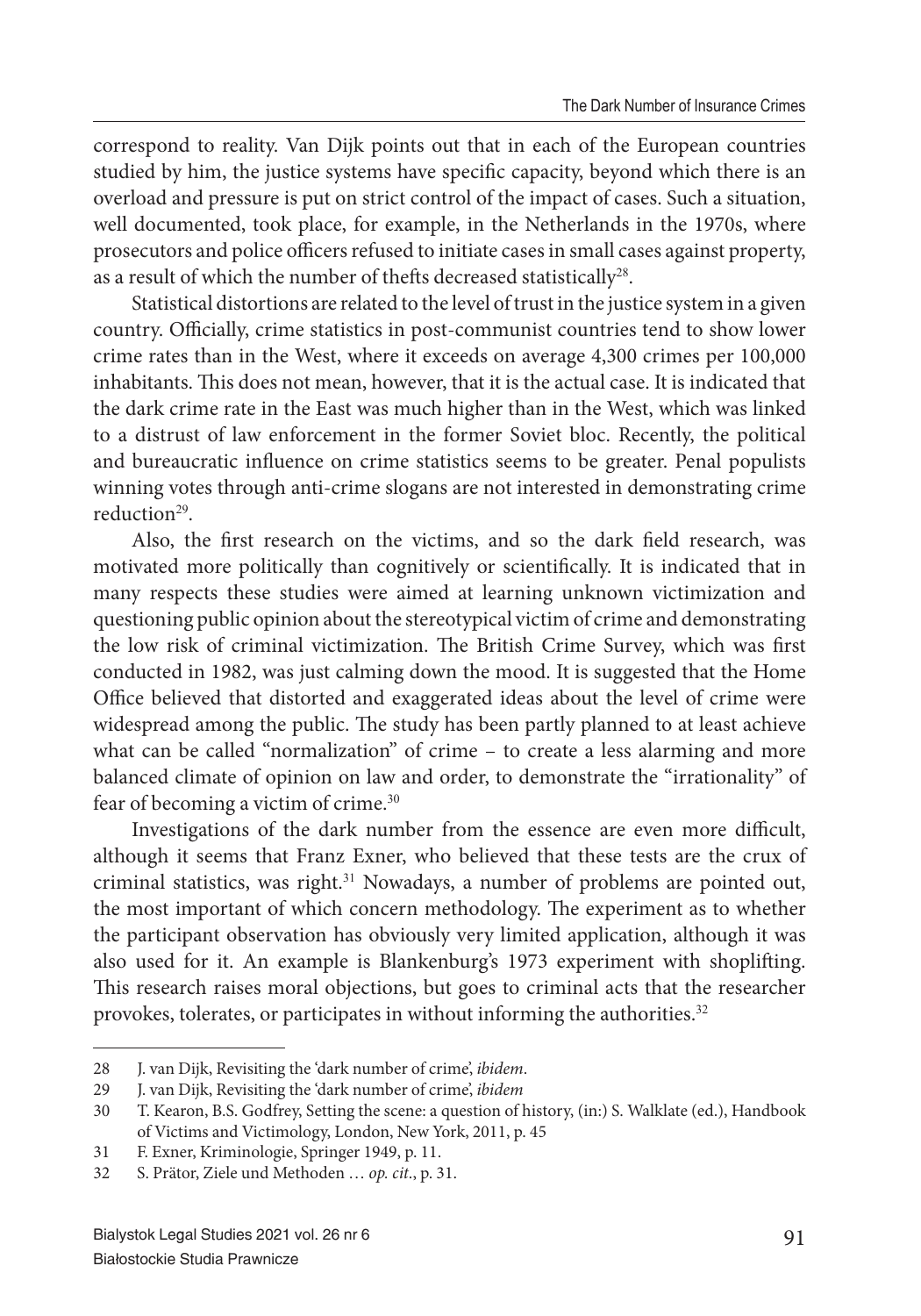Surveys still remain the best tool. Despite the fact that this type of research is often methodologically questionable because the respondents may not immediately "capture reality", they can only present it in a way "chosen" by their memory. First, it is necessary to decide who is to be tested and select the appropriate sample. In this context, perpetrators or victims can be investigated. In the case of examining the perpetrators, we encounter limitations in their readiness to admit. Respondents tend to provide socially desirable responses that are oriented to the expectations of others, especially in the case of serious and socially harmful crimes, and therefore conceal socially undesirable behaviour or experiences. In addition, it is particularly important to ensure the anonymity, and thus confidentiality, of data in the context of the interrogation of perpetrators, which is now standard in any form of dark field research. In addition to the tendency not to report appropriate behaviour ("false negative" information), there is the problem of "false positive" responses, especially in adolescence. In this case, for example, the surveyed teenager confirmed the information about the criminal behaviour, although in reality it did not take place, for example, to gain recognition by a peer group. There are also difficulties in formulating questions. Precise questions may not be understood, while using colloquial expressions, one has to take into account the erroneous "subsumption" of the incriminating behaviour by the interlocutors. All attempts to 'extrapolate' sample results to larger populations are limited in scope. Sometimes it is possible to defuse this problem by retrying the test and asking the same sample several times at the same time intervals and asking questions with clear reference to the same time intervals<sup>33</sup>.

The impact on the attitude to the term "dark number" has even a specific criminological paradigm. According to Błachut, criminologists of juridical orientation do not use either the concept of real or undisclosed crime, or the notion of a "dark number of crimes". The latter, on the basis of accepted assumptions that crimes in social reality do not exist, because in reality only human units exist and their behaviours, which become crimes due to giving them such meaning by competent bodies (initially law enforcement agencies, and finally the court) – loses the reason for being. Crimes are in fact behaviours that were revealed in social reality and then classified as a leap in the legal process of interpretation. Undisclosed behaviours could not be subjected to this process.<sup>34</sup>

J. Błachut says in this context that "the use of the term" dark number "to determine the extent of undisclosed crime does not seem justified. This number was dark, *i.e.*, unknown, because the method of determining it was unknown. However, when the methodology of empirical research developed, new possibilities of obtaining data on social phenomena appeared (self-report methods) or victimization, and thus the

<sup>33</sup> See M. Bock, Kriminologie, Für Studium und Praxis, München 2013, pp. 300

<sup>34</sup> J. Błachut, System…, *op. cit*., pp. 151–152.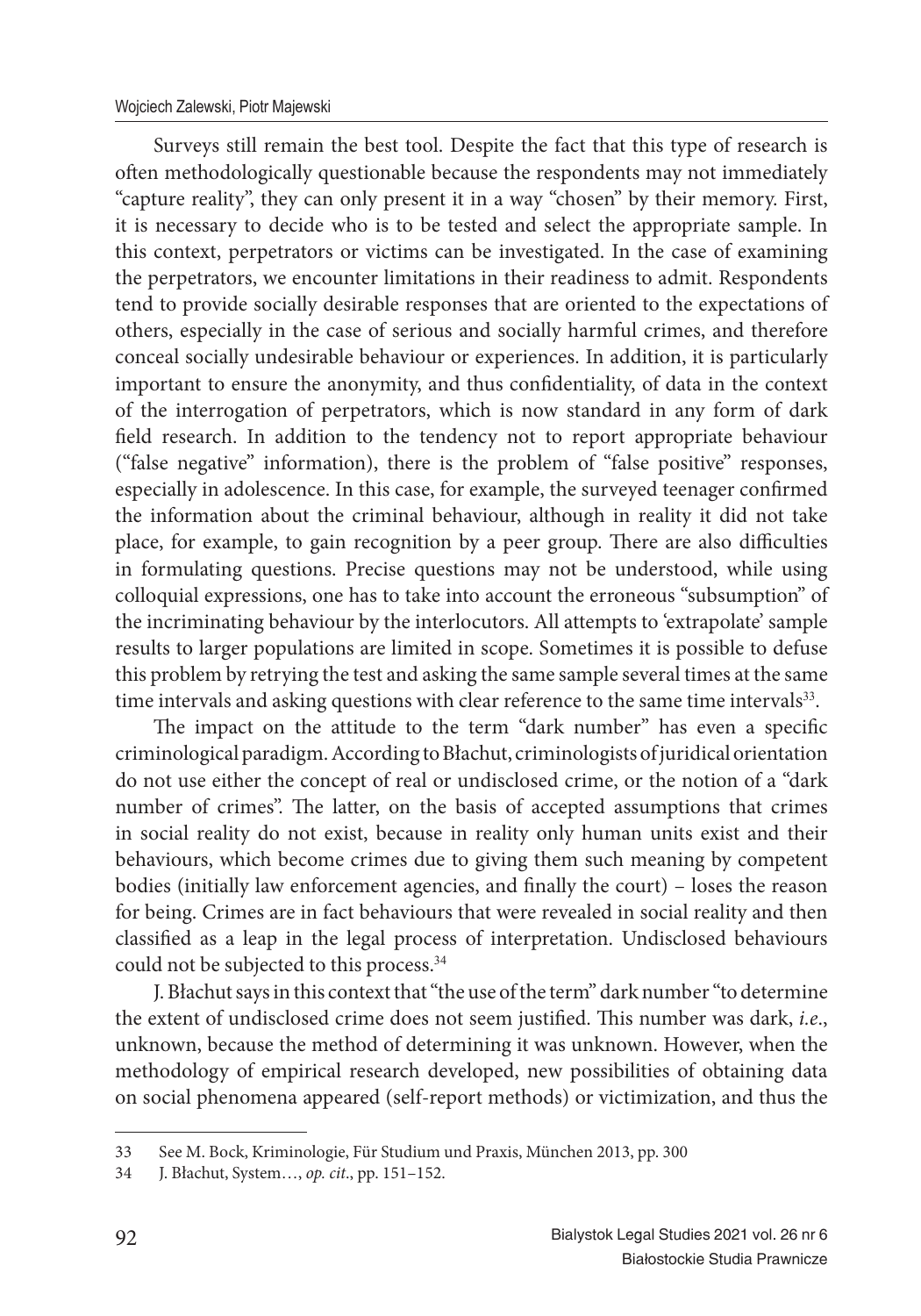measurement of undisclosed crime became possible – the number of undisclosed crimes is no longer dark and unknown, but established and determined".<sup>35</sup>

An important element of the strategy to fight against economic crime is establishing close cooperation between the judiciary and the private sector, in particular with insurance companies. It has been pointed out for years that allies should be recruited in the fight against economic crime.<sup>36</sup> An example of such cooperation is the establishment, in the United Kingdom, of a special unit; the Insurance Fraud Enforcement Department. In 2011, the insurance industry agreed to participate in the unit's maintenance costs. The Strategic Council, consisting of representatives of the insurance industry, specifies the individual's priorities and analyses trends in insurance crime.<sup>37</sup>Also established, was the so-called Action Fraud<sup>38</sup>, a national fraud information centre, designed for individuals and representatives of small and medium business. The transmission of information about fraud is done via the Internet or by telephone. Collecting data under AF contributes to reducing the "dark number" of insurance crimes. This is particularly important in relation to economic crimes, the number of which is traditionally considered to be too high.

The literature indicates that the following factors influence the high level of the dark number of economic crimes:

- it is conducted in a way that is not noticeable (detection of this type of crime would require professional and often meticulous control);
- there are visible problems in identifying the damage;
- the perpetrators are characterized by high qualifications (this is due to their excellent knowledge of their profession, and the frequent use of modern technical means that help to erase traces causing problems in their detection);
- perpetrators of economic crimes due to their high material and social status also have broad (and often unlimited) possibilities of defense;
- these acts are committed to a large extent by people who have enormous social confidence;
- the mechanism of committing economic crimes, due to its complexity, is incomprehensible to the average citizen;
- there is a belief in impunity in relation to economic crimes (colloquially referred to as the "golden number of crimes").<sup>39</sup>

<sup>35</sup> *Ibidem.*

<sup>36</sup> O. Górniok, Przestępczość gospodarcza…, *op. cit*., pp. 199–200.

<sup>37</sup> G. Krysztofiuk, Zwalczanie przestępczości gospodarczej w Polsce na tle doświadczeń brytyjskich – wybrane zagadnienia, "Justitia" 2013, no. 3, p. 139.

<sup>38</sup> The service is run by the City of London Police working alongside the National Fraud Intelligence Bureau (NFIB), https://www.actionfraud.police.uk/what-is-action-fraud (20.06.2021).

<sup>39</sup> D. Jagiełło, Wybrane aspekty odpowiedzialności karnej w prawie gospodarczym, (in:) M. Bidziński, D. Jagiełło (eds.), Prawo gospodarcze – zagadnienia wybrane, C.H. Beck 2016.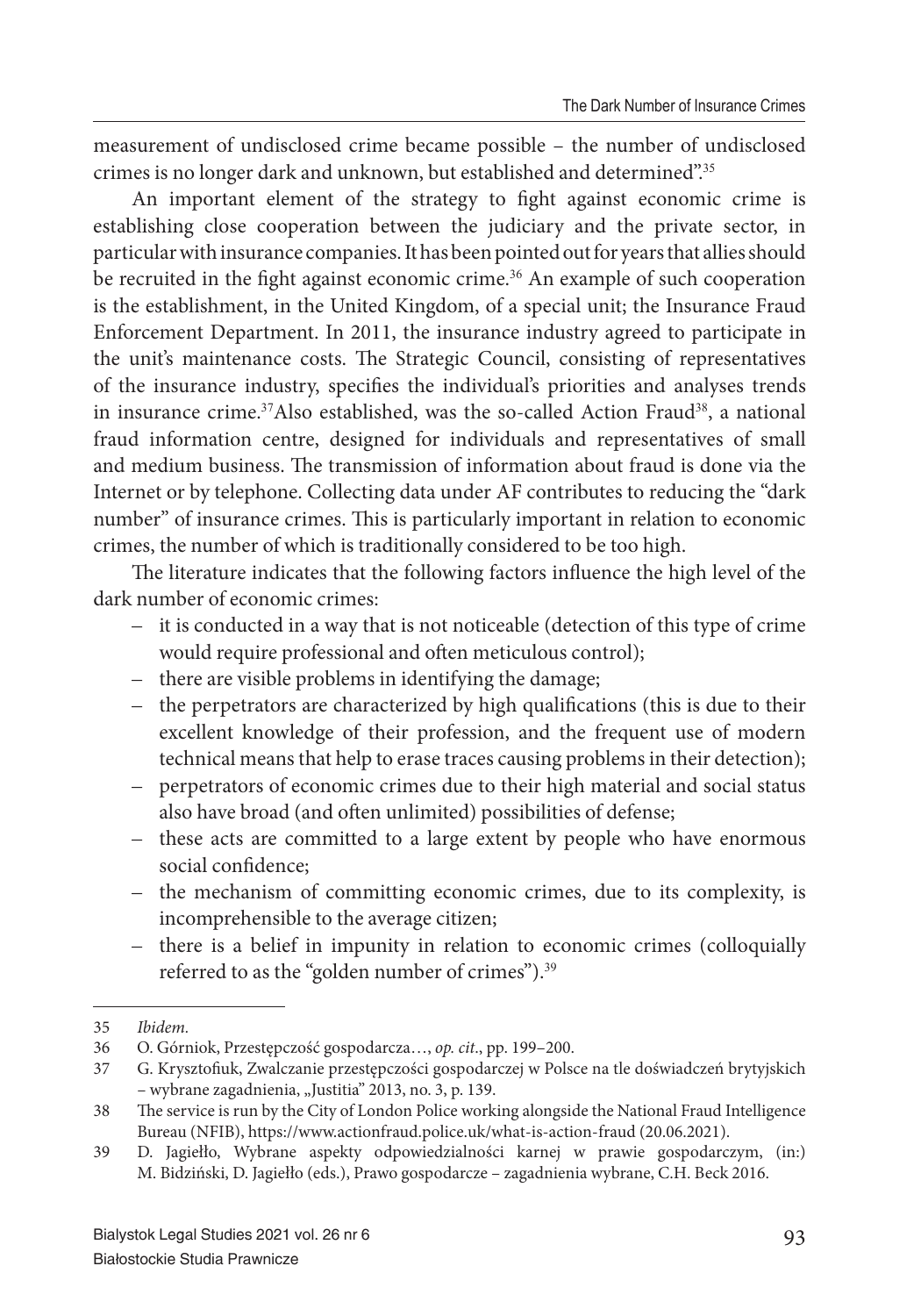This crime also takes the form of the so-called professional crime, which is rightly assessed as the main threat to socio-economic relations. This is particularly visible in the statistical picture, as these acts account for approx. 10% of all crimes (found in preparatory proceedings).<sup>40</sup>

#### **2. The Scale of the Phenomenon**

Insurance crime is a serious problem affecting all insurance markets in Europe and in the world. Insurance crime is one of the most complicated areas of economic crime. To commit them a certain level of knowledge about the functioning of the insurance industry is required.

International research and the experiences of business practitioners indicate insurance fraud as one of the main threats to the development of insurance markets.<sup>414243</sup>

The scale of the phenomenon is very serious, and amounts from several to a dozen percent of the value of compensations paid, depending on the conditions related to market development, product characteristics, and the socio-economic environment.

There are many definitions of insurance crime that are used in practice.<sup>44</sup> Not all of them refer directly to the fraudulent obtaining of compensation and often include all acts directed against the insurance company. For this reason, a coherent definition of insurance crime has been developed for the needs of the insurance industry. According to Insurance Europe, insurance crime is a claim for unjustified compensation or compensation for it through fraud.<sup>45</sup> This procedure creates many unfavourable consequences for insurers in the form of direct financial losses, increased costs, and time of loss adjustment processes, as well as loss of clients' trust. Direct financial losses, estimated on a European scale, are several percent of contributions.

<sup>40</sup> Miesięcznik Biuletynu Statystycznego (styczeń grudzień 2009/2010), przygotowany przez Wydział Analizy Kryminalnej Komendy Głównej Policji (WK-IV–1152/2010), pp. 3, 22–24; D. Jagiełło, Wybrane aspekty…, *op. cit.*

<sup>41</sup> Deloitte Report, The Future of Financial Services, How disruptive innovations are reshaping the way financial services are structured, World Economic Forum, Prepared in collaboration with Deloitte Final Report, Deloitte 2015, p. 80

<sup>42</sup> PwC Report, Insurance Banana Skins 2015, The CSFI survey of the risks facing insurers, PwC 2015, p.18

<sup>43</sup> EIOPA report, Fifth Consumer Trends Report, EIOPA 2016, p. 35

<sup>44</sup> R. Derring, Insurance Fraud, "The Journal of Risk and Insurance" 2002, vol. 69, no. 3, pp. 271-287.

<sup>45</sup> Report, The impact of insurance fraud, Insurance Europe, http://www.insuranceeurope.eu/ uploads/Modules/Publications/fraud-booklet.pdf (13.10.2019).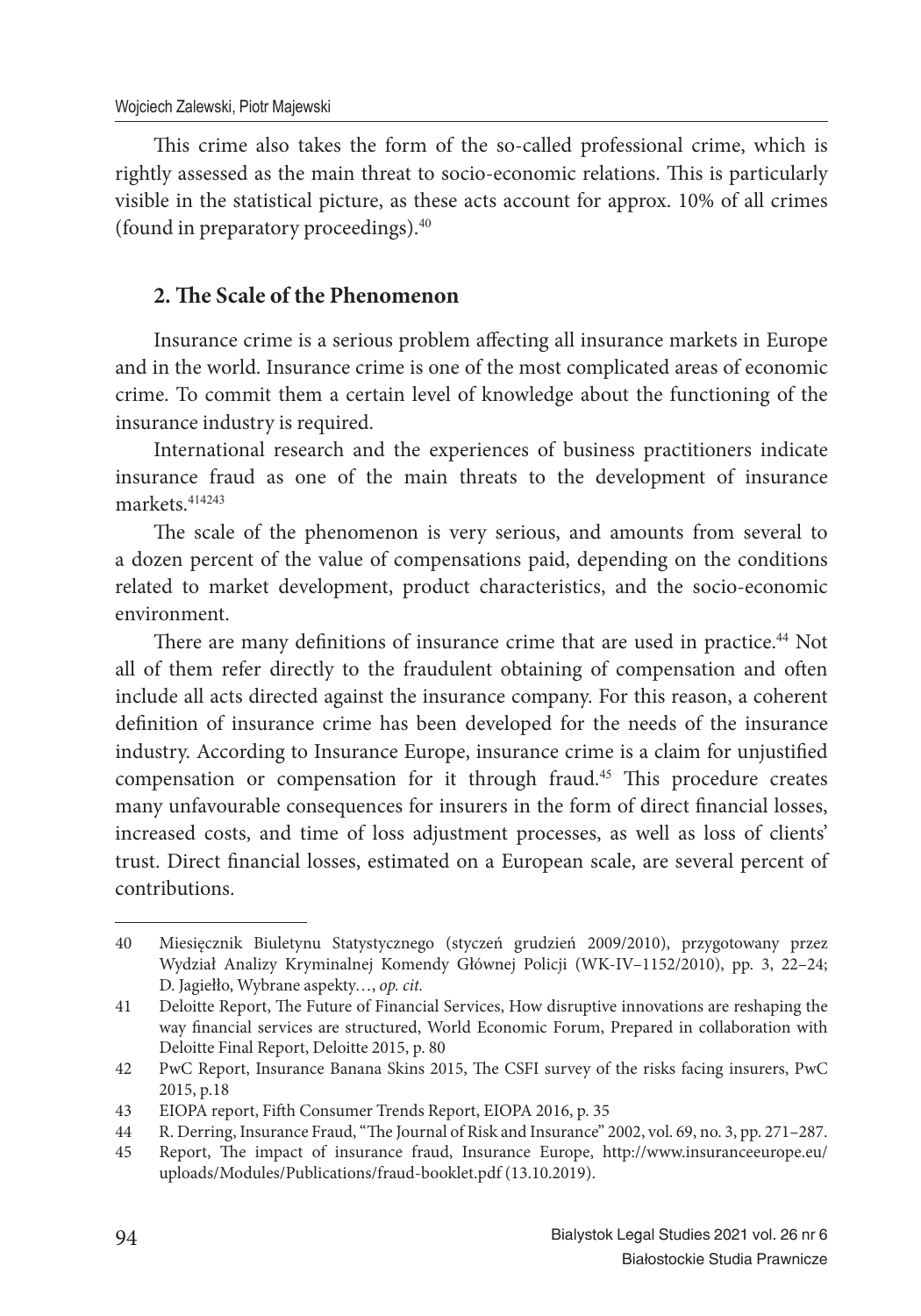Before discussing in detail the results of research on the scale of insurance crime, the scope of particular variants of the definition should be clarified. According to the commonly known division, insurance crime is:<sup>46</sup>

Real insurance crime - all offenses consisting in gaining a financial advantage at the expense of an insurance company (in particular undue compensation or insurance benefit) and at the same time combining with the use of insurance relationships that were committed at a given time and in a given area. The number or structure of these crimes is unknown.

Insurance crime disclosed – all acts for which information was obtained by law enforcement authorities and therefore initiated preparatory proceedings regarding the suspicion of an insurance offense. The disclosed crime is also called apparent crime, because not all acts that have been classified as crimes at the time of the pretrial investigation are actually crimes.

Insurance crime confirmed – all acts that as a result of the pre-trial investigation were confirmed as insurance offenses.

Insurance crime judged - all acts which character as insurance offenses was confirmed as a result of court proceedings and in which there was a conviction.

The problem of the dark number in insurance crime is the ratio of the real crime value (which we can only estimate) to the disclosed (which value is presented in Tables 2 to 5). Another difficulty in measuring this multithreaded phenomenon is the fact that for many reasons, not every facet of revealing the fraud is reported by the insurers to law enforcement agencies. The length and cost of proceedings, the massive use of so-called "Poles" (natural persons used by criminals while making economic frauds) cause that insurance companies which are primarily driven by an economic calculation, deviate from the legal path and focus on the refusal of claims and elimination of dishonest entities from among their clients.

The actual magnitude of the sentence consisting mainly of deprivation of liberty is not a sufficient motive for the financial industry to take legal steps against the perpetrators. The business approach seeks to take away the spray of economic benefit from the crime, which, especially in the case of scattered criminal groups, may be a daunting task.

In addition, many cases are already thwarted at the stage of the claim, and they do not occur at all thanks to the quick response of the insurer. The scale of crime revealed in the research is the best indicator showing the state of development of this phenomenon on the marke. In view of the facts cited above, criminal prosecution amounts to only a few dozen convictions per year and does not reflect the value of the acts committed. For this reason, the use of statistics from the judiciary is not

<sup>46</sup> J. Talarek, Przestępczość ubezpieczeniowa w ubezpieczeniach komunikacyjnych w Polsce na tle wybranych krajów, (in:) VII Międzynarodowa Konferencja Przestępczość Ubezpieczeniowa – materiały konferencyjne, SZCZECIN-EXPO, Szczecin 2004, p. 6.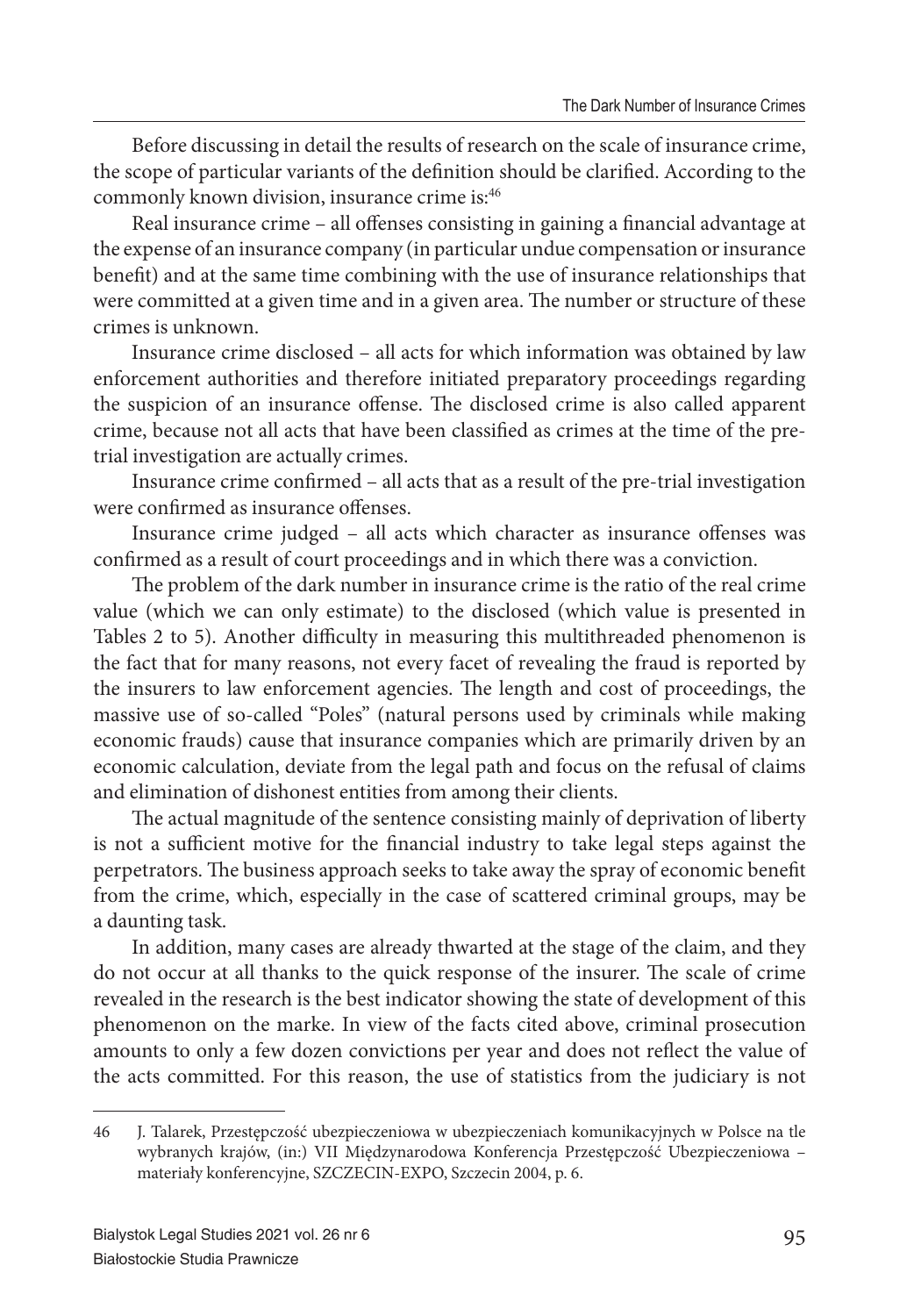authoritative. Official evidence of crime events concerning insurance criminality is placed in Table 1.

| Year | The number of offenses |  |
|------|------------------------|--|
| 2012 | 93                     |  |
| 2013 | 113                    |  |
| 2014 | 161                    |  |
| 2015 | 104                    |  |
| 2016 | 126                    |  |
| 2017 | 57                     |  |
| 2018 | 75                     |  |
| 2019 | 270                    |  |
| 2020 | 111                    |  |

Table 1. The number of offenses established in art. 298 of Code of Criminal Procedure

*Source: Own research based on www.policja.pl.*

It should be remembered that the "dark number" is not only a theoretical indicator. One of the most important applications in the area of economic crime is the estimation of the actual scale of losses suffered by a given market sector as a result of criminal activities. In the insurance area, this is extremely important for determining the future level of costs of undue claims and benefits. Research conducted in Poland and Europe shows that, depending on the type of insurance, and the level of market maturity, the insurance industry loses 10–12% of the cost of criminals to payments to customers.<sup>47</sup>

Due to the above-mentioned limitations, the "dark number" value can only be estimated with low accuracy, and its value changes over time and is different for individual markets and product groups.

# **3. The Results of Research Concerning the Disclosed and Estimated Scale of Insurance Offenses**

The data contained in Tables 2 to 5 come from periodic surveys conducted by the Polish Chamber of Insurance – an insurance self-governing body appointed by way of an act, which is compulsory for all insurance companies operating in the Polish market. The annual survey covers all insurance companies operating on the Polish market. They fill out questionnaires by reporting fraud in terms of quantity and

<sup>47</sup> Report, The impact of insurance fraud, *op. cit.*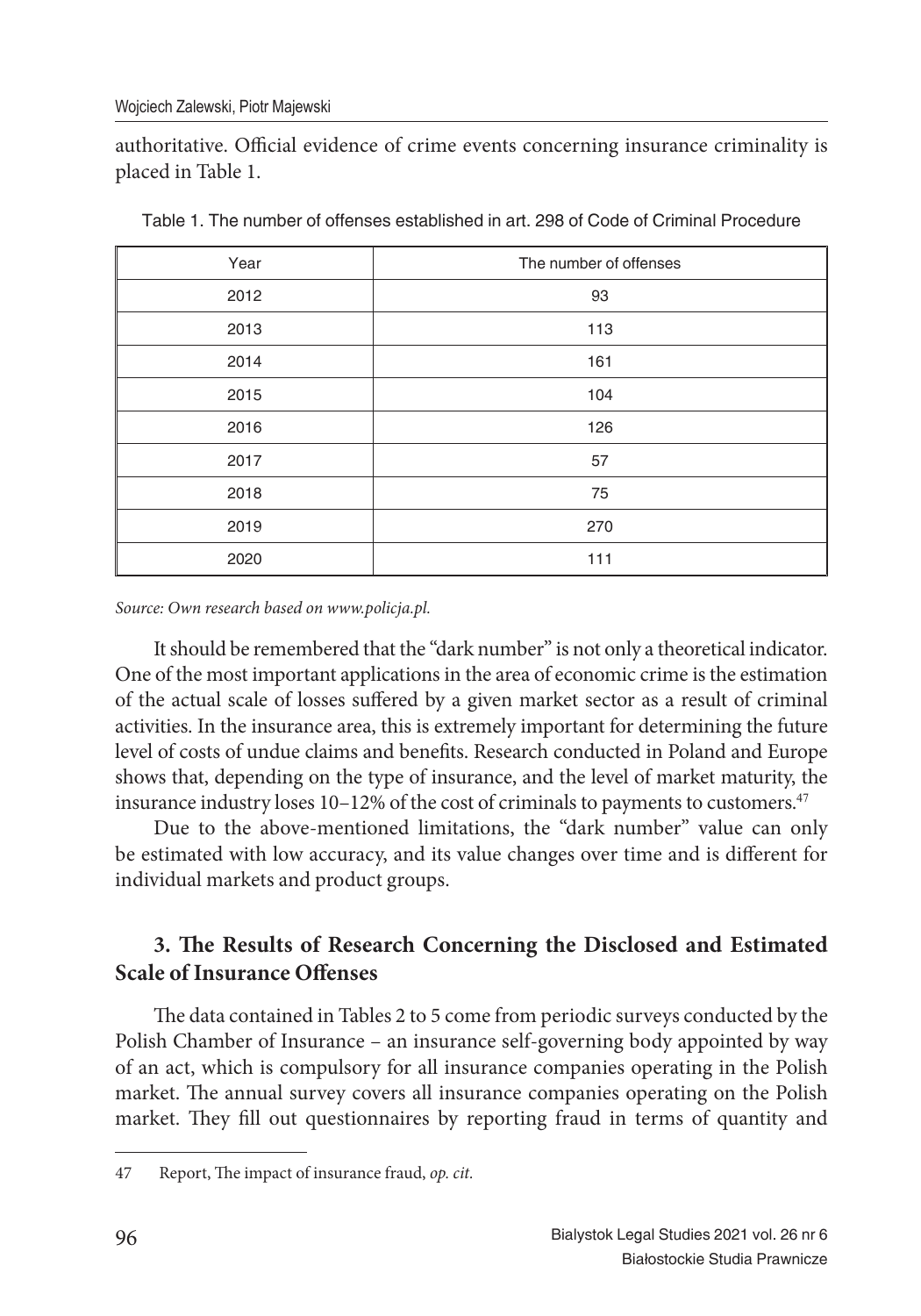value, and broken down by types of insurance, both in Section I and in Section II.<sup>48</sup> The quoted numbers include both cases classified as attempts and actual fraud, both detected in internal proceedings and reported to law enforcement agencies. Care was also taken to divide the recorded acts into: acts identified in the area of payment of benefits (insurance crime *sensu stricto*), as well as those occurring in the processes of insurance sales and service.

Over the years, a strong tendency to increase the value of disclosed cases in both Sections is noticeable. Tables 2 to 5 below show the scale of the phenomenon over the years.<sup>49</sup>

| Year | Life Insurance | Non-life insurance |
|------|----------------|--------------------|
| 2014 | 10.3           | 151.7              |
| 2015 | 11.3           | 179.9              |
| 2016 | 13.7           | 211.9              |
| 2017 | 17.9           | 195.4              |
| 2018 | 18.1           | 214.6              |
| 2019 | 42.8           | 351.0              |

Table 2. Insurance crime in Poland – payout area (PLN million)

*Source: Analiza danych dotyczących przestępstw ujawnionych w 2019 roku w związku z działalnością zakładów ubezpieczeń – członków Polskiej Izby Ubezpieczeń, PIU, Warsaw 2020, https://piu.org.pl/ analiza-przestepstw-ubezpieczeniowych-w-2019-r/ (1.12.2020).*

Approximately 85% of the values cited in Table 2 above constitute attempts to commit scams effectively frustrated by insurance companies in the claims handling process.

Table 3. Participation of insurance crime in Poland in payment of benefits

| Life insurance | Non-life insurance |
|----------------|--------------------|
| $0.23 \%$      | 1.57%              |

*Source: Analiza danych dotyczących przestępstw ujawnionych w 2019 roku w związku z działalnością zakładów ubezpieczeń – członków Polskiej Izby Ubezpieczeń, PIU, Warsaw 2020, https://piu.org.pl/ analiza-przestepstw-ubezpieczeniowych-w-2019-r/ (1.12.2020).*

<sup>48</sup> Section I – Life insurance, Section II – Non Life insurance

<sup>49</sup> P. Majewski, Analiza danych dotyczących przestępstw ujawnionych w 2019 roku w związku z działalnością zakładów ubezpieczeń – członków Polskiej Izby Ubezpieczeń, PIU, Warsaw2020, https://piu.org.pl/analiza-przestepstw-ubezpieczeniowych-w-2019-r/ (1.12.2020).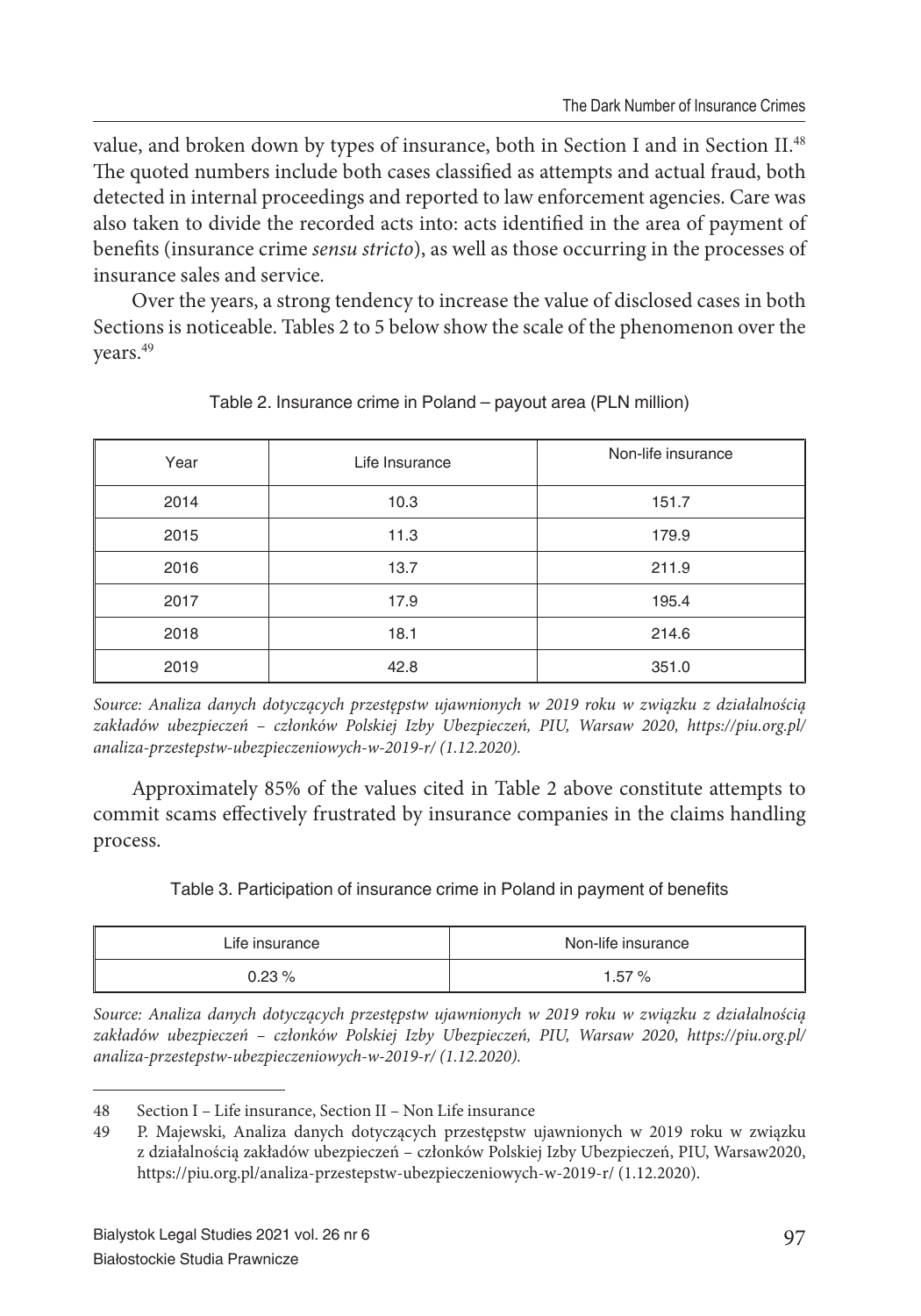The percentages of the non-life insurance area cited in Table 3 above indicate clearly how much the value of detected offenses differs from the previously quoted estimated scale of the phenomenon, amounting to more than 10%. Therefore, in the case of non-life insurance, the undiscovered nominal scale of funds lost to criminals is almost 8–10 times higher than the disclosed value. In the case of life insurance, discrepancies may be even greater, however, due to the less advanced detection efficiency of this type, the comparison could lead to wrong conclusions.

As it is shown in Table 4, in the Polish market, for many years the most popular and most acute crime in terms of value is the illegal obtaining of the death benefi t of the insured person. This trend has been practiced since the beginning of the research. This is caused by problems of citizen evidence in database systems held by country authorities. <sup>50</sup>

| Type of irregularity                               | Number | Value (PLN) |
|----------------------------------------------------|--------|-------------|
| Death of the insured                               | 656    | 25 776 602  |
| Death of the insured in the event of an emergency  | 8      | 6430000     |
| Serious illness                                    | 167    | 5 170 413   |
| Permanent disability or damage due to an emergency | 253    | 882 596     |
| Inability to work                                  | 39     | 511 570     |
| Hospital treatment or operations                   | 1216   | 3610445     |
| Birth of a child / birth of a dead child           | 30     | 43 065      |
| Death of a parent / parent-in-law/ spouse / child  | 18     | 63 240      |
| Other*                                             | 42     | 355 754     |
| Total                                              | 2429   | 42 843 684  |

| Table 4. Insurance crime by type of insured event (Life insurance in 2019) |  |
|----------------------------------------------------------------------------|--|
|----------------------------------------------------------------------------|--|

*Source: own study based on data Analiza danych dotyczących przestępstw ujawnionych w 2019 roku w związku z działalnością zakładów ubezpieczeń – członków Polskiej Izby Ubezpieczeń, PIU, Warsaw 2020, https://piu.org.pl/analiza-przestepstw-ubezpieczeniowych-w-2019-r/ (1.12.2020).*

Malfunctions of medical treatment evidence systems enable the high popularity of the method of fraud involving the submission of false circumstances of occurrence of injuries, or concealment of existing disease, prior to the conclusion of the insurance

<sup>50</sup> P. Majewski, Analiza danych dotyczących przestępstw ujawnionych w 2019 roku w związku z działalnością zakładów ubezpieczeń – członków Polskiej Izby Ubezpieczeń, PIU, Warsaw 2020, https://piu.org.pl/analiza-przestepstw-ubezpieczeniowych-w-2019-r/ (1.12.2020).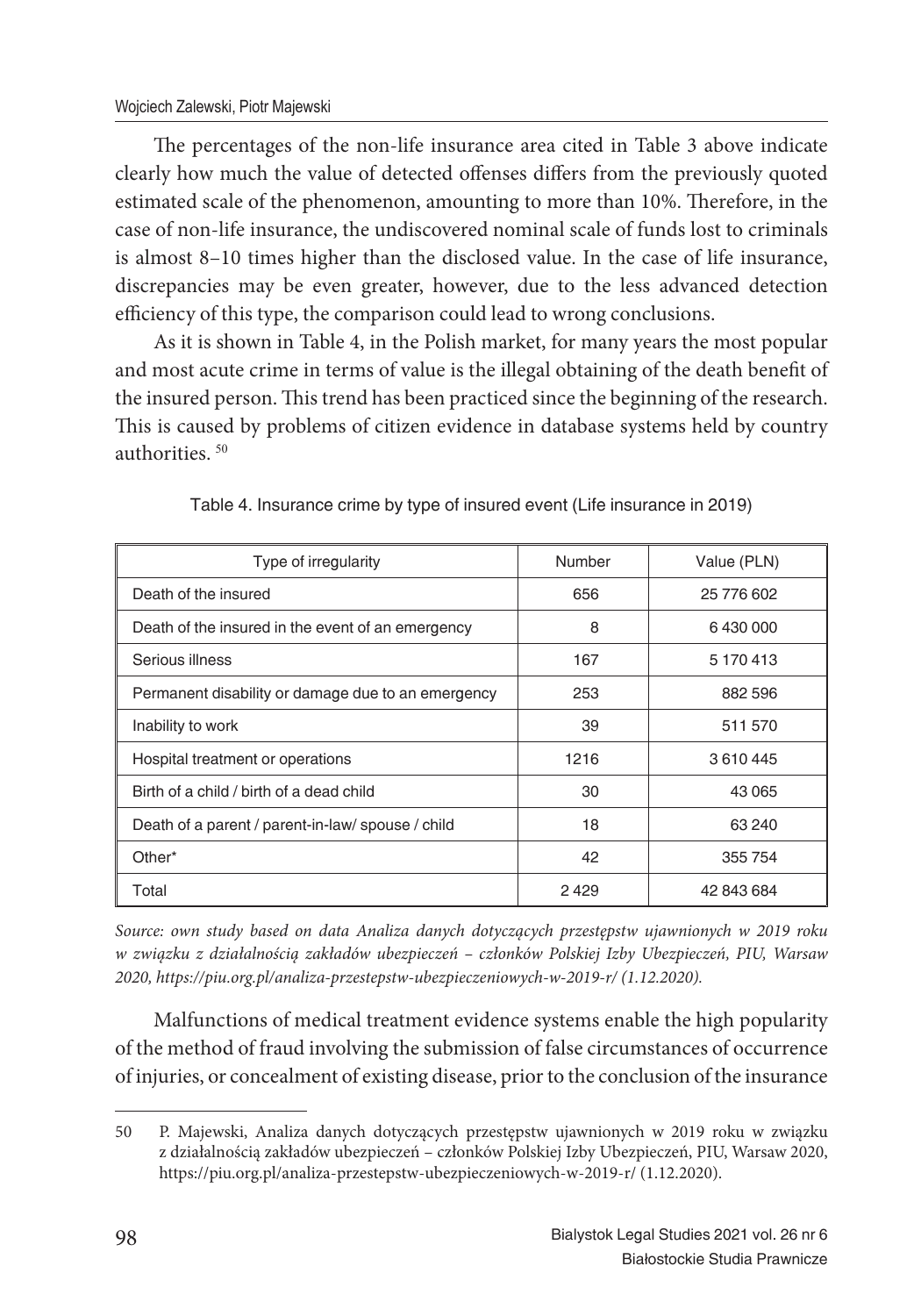contract. These offenses are mainly related to group insurance and numerous additional contracts.

Detection of insurance fraud in property insurance are enabled by the database systems of the Insurance Guarantee Fund.<sup>51</sup> Until the year 2020, they only consist of data concerning motor insurance. This can explain why motor insurance is the most serious threat to insurers, as shown in Table 5. Criminal events in other types of insurance are far more difficult to detect because of the lack of a central claim database.

| Type of irregularity                                 | Number         | Value (PLN)   |  |
|------------------------------------------------------|----------------|---------------|--|
| Third Party Motor insurance (property)               | 6082           | 79 088 884    |  |
| Third Party Motor insurance (personal)               | 3161           | 96 607 891    |  |
| Car insurance                                        | 2494           | 96 081 682    |  |
| Farmers' insurance                                   | 201            | 7825932       |  |
| Burglary theft insurance (business)                  | 35             | 5 132 442     |  |
| Insurance against fire and other elements (business) | 78             | 5 309 869     |  |
| Insurance of apartments and houses                   | 931            | 7319952       |  |
| <b>Travel Insurance and Assistance</b>               | 28             | 310 250       |  |
| Insurance of consequences of accidents               | 426            | 4 4 6 7 6 5 5 |  |
| Other third-party insurance                          | 851            | 19 493 492    |  |
| Loan, Financial, D&O insurance                       | 15             | 1150016       |  |
| Insurance guarantee                                  | $\overline{c}$ | 1975676       |  |
| Other (mainly cargo and corpo)*                      | 376            | 26 244 591    |  |
| Total                                                | 14 680         | 351 008 331   |  |

Table 5. Insurance crime by type of fraud (Non life insurance in 2019)

*Source: own study based on data Analiza danych dotyczących przestępstw ujawnionych w 2019 roku w związku z działalnością zakładów ubezpieczeń – członków Polskiej Izby Ubezpieczeń, PIU, Warsaw 2020, https://piu.org.pl/analiza-przestepstw-ubezpieczeniowych-w-2019-r/ (1.12.2020).*

Analysis of the average value of fraud in particular product groups proves a high level of risk associated with business and financial insurance. In the case of business entities, you can create and modify your identity without any restrictions, which

<sup>51</sup> Insurance Guarantee Fund, Raport Roczny UFG 2018, https://www.ufg.pl/UCMServlet3/ ucmservlet3?dDocName=UCM\_UFG\_449545 (1.12.2020).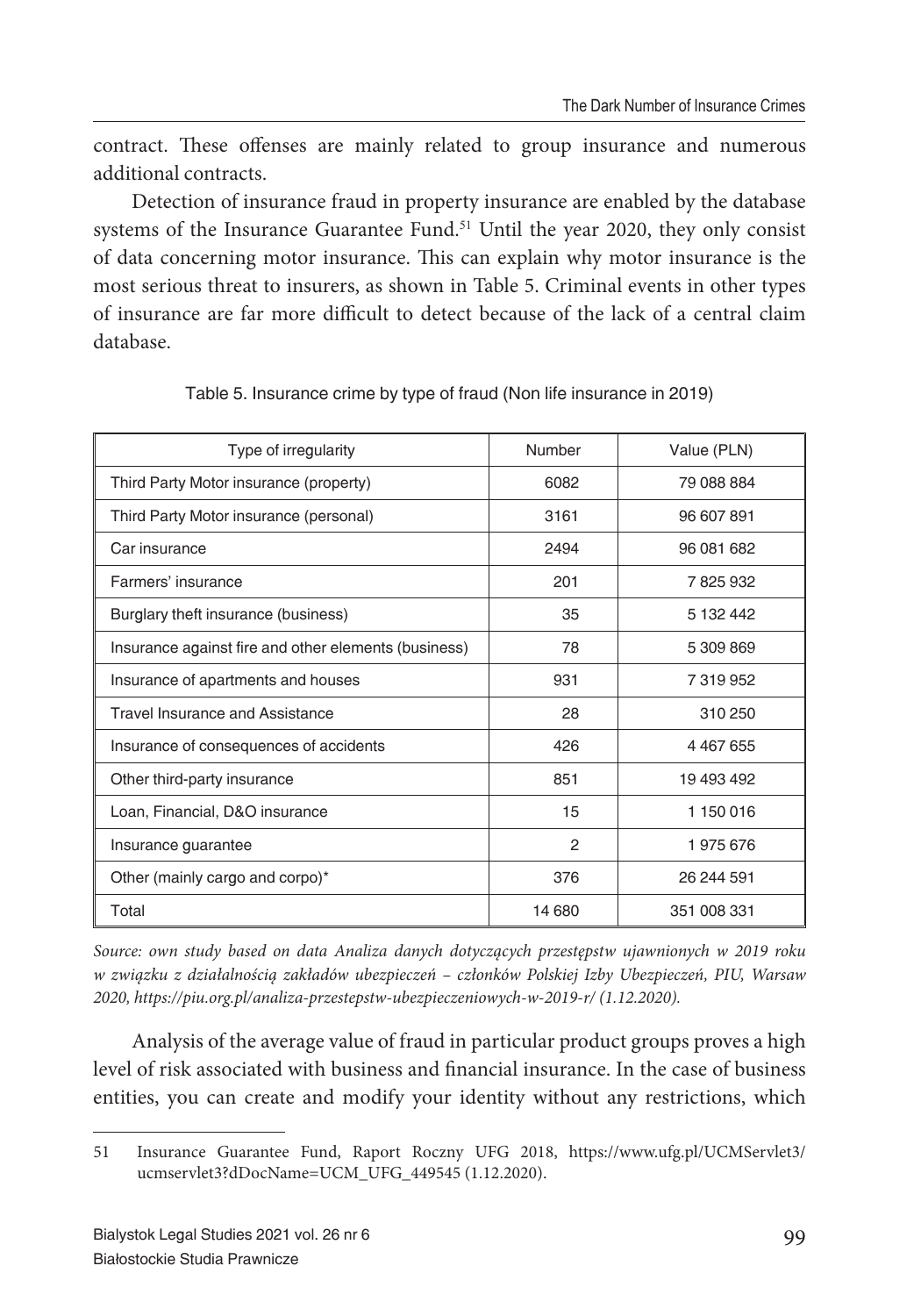significantly hampers investigative and preventive actions.<sup>52</sup> Particularly noteworthy is the category "other" containing damage to companies and cargo. Results of an unpublished pilot research for the Polish market in 2020 show that the amount and value of insurance crimes cases will increase.<sup>53</sup>

### **4. Insurance Crime in Selected EU Countries**

The scale of insurance crime detected in Poland is significantly different from the values disclosed in other EU countries. Apart from the obvious nominal differences resulting from the size of particular markets, interesting conclusions are provided by the analysis of relative values characterizing the share of revealed frauds in the general volume of compensations paid. Fraud scale data from selected European countries are cited in the following part of the paper.<sup>54</sup>, <sup>55</sup>, <sup>56</sup>

Great Britain has been recognized as a leader in the fight against insurance crime in Europe for years. The country has a rich tradition and a number of organizational solutions that translate into high efficiency in combating and detecting insurance crimes. Research in Great Britain is conducted by the Association of British Insurers (ABI) – the equivalent of Polish Chamber of Insurance on that market.

The ABI report<sup>57</sup> also includes a reference to the results of research included in international literature. The estimates of the scale of the threat of insurance fraud in selected countries were cited. Sample estimates of the total value of frauds in proportion to the total amount of compensation paid out are 10–15% in non-life insurance and  $10-20%$  in motor insurance. The data comes from the following countries: USA, Australia, Canada, Germany, and Spain.

In 2008, the value of detected frauds, and thus the total savings due to unpaid criminal claims amounted to approximately GBP 730 million, which is approx. 4.2% of claims paid out at that time. This value in 2004 was approximately GBP 250 million  $(1,8\%)$ . The amount is increased by 20–25% year to year.

<sup>52</sup> P. Majewski, Insurance crime in Poland. Characterization and evolution of the phenomenon, "Insurance Review" 2014, vol. 4/2013, pp. 121–132, https://piu.org.pl/public/upload/ibrowser/ WU/WU4\_2013/majewski.pdf, p. 127 (1.08.2021).

<sup>53</sup> This conclusion is the result of research held by Commission of Insurance Fraud Prevention in Polish Chamber of Insurance.

<sup>54</sup> P. Majewski, Analiza danych dotyczących przestępstw ujawnionych w 2016 roku w związku z działalnością zakładów ubezpieczeń – członków Polskiej Izby Ubezpieczeń, PIU, Warsaw2017, https://piu.org.pl/raport-o-przestepczosci-ubezpieczeniowej-2016/ (1.12.2020).

<sup>55</sup> https://www.gdv.de/de/medien/aktuell/sorge-der-versicherer--corona-gibt-betruegernauft rieb-61842 (1.08.2021).

<sup>56</sup> https://www.abi.org.uk/news/news-articles/2020/09/detected-insurance-fraud/ (1.08.2021).

<sup>57</sup> Cited in: P. Majewski, Analiza danych dotyczących przestępstw ujawnionych w 2014 roku w związku z działalnością zakładów ubezpieczeń – członków Polskiej Izby Ubezpieczeń, PIU, Warsaw 2015, https://piu.org.pl/raport-o-przestepczosci-ubezpieczeniowej-2015/ (1.12.2020).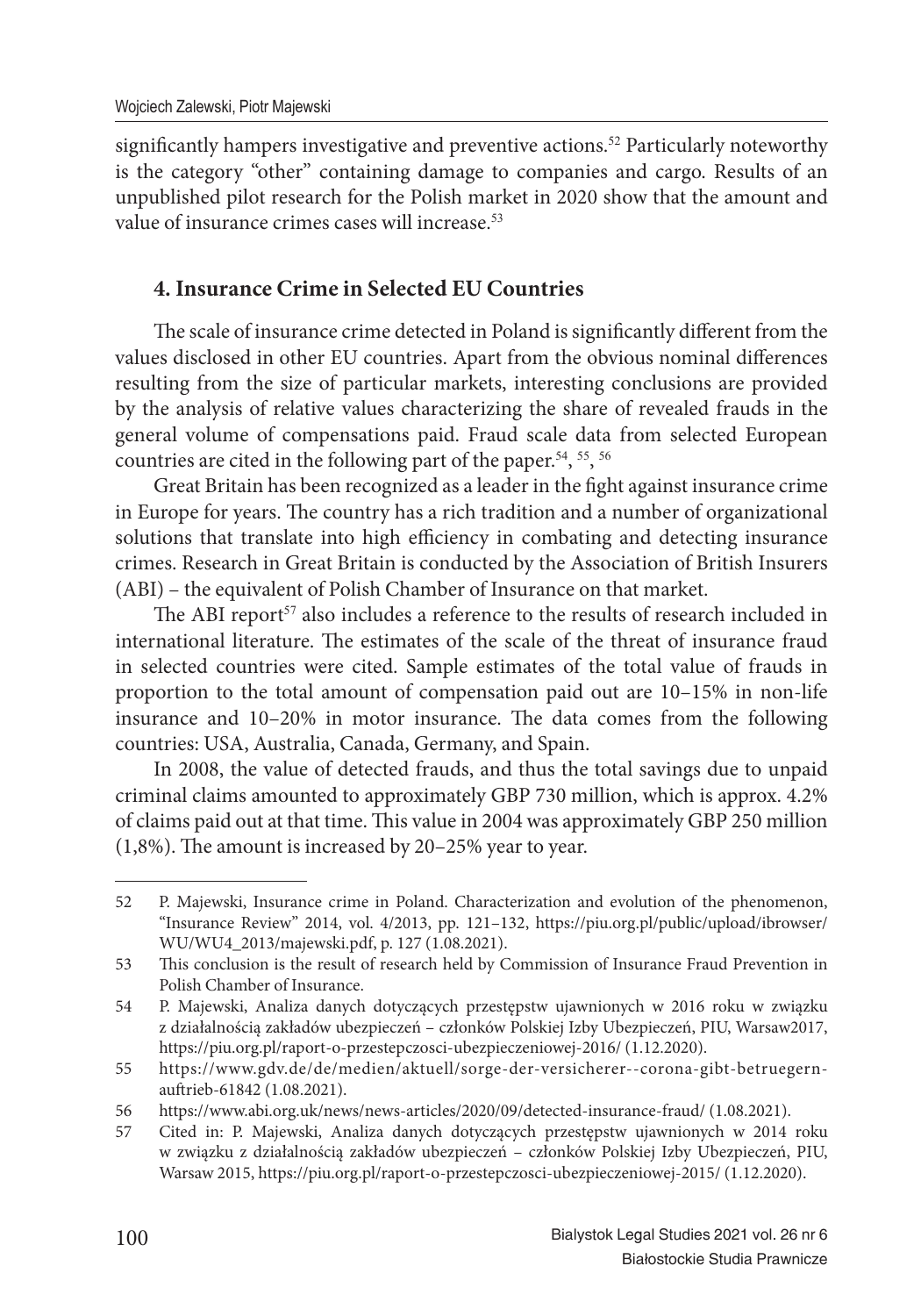ABI test results include an estimate of the total value of undetected frauds. This is the equivalent of the so-called dark number of insurance crimes reported in Polish literature. To obtain this result, the researchers conducted research at British insurance companies, carried out consumer research, interviewed experts and analysed international literature on the subject. The basis for estimating the value of undetected fraud was the calculation of the so-called "undetected fraud risk multiplier". The value of this parameter is about 3, which corresponds approximately to the ratio of 25%:75% between cases detected and undetected. The value quoted for the British conditions, which may serve as a reflection of a specifically defined dark number, differs significantly from the previously mentioned value characterizing the Polish market. This discrepancy is mainly due to differences in the effectiveness of detection between Poland – a country with a relatively underdeveloped market, and Great Britain, considered to be the undisputed leader.

Experts from ABI have pointed out a number of reasons that in the following years British insurers are able to detect more and more frauds, and the refusal rate has increased from 2 to 4% of the value of claims. Considering that, for Poland this value is about 1,5%. These reasons include: $58$ 

- establishment of special fraud teams in insurance companies,
- introduction of advanced IT systems to handle reporting of damages and specifying suspicious claims,
- the use of special methods of conducting conversations based on psychological and cognitive techniques in the call-centre dealing with the receipt of claims,
- education and building awareness of the risk of frauds among all employees of the insurer, including sales departments,
- building insurance awareness, fighting with social consent, and introducing the possibility of anonymous information about the fraud,
- better use of publicly available databases providing customer information and reported damage.

In the opinion of experts, $59$  the above actions requiring involvement and investment on the part of insurers are justified, they turn and result in an increasing number of detected frauds and, therefore, measurable savings. The ABI report also cites the results of consumer surveys, which show that between 7 and 11% of citizens admit to reporting a false claim.

<sup>58</sup> P. Majewski, Analiza danych dotyczących przestępstw ujawnionych w 2020 roku w związku z działalnością zakładów ubezpieczeń – członków Polskiej Izby Ubezpieczeń, PIU, Warsaw 2021, https://piu.org.pl/analiza-przestepczosc-ubezpieczeniowa-w-2020-r/ (1.08.2021).

<sup>59</sup> *Ibidem.*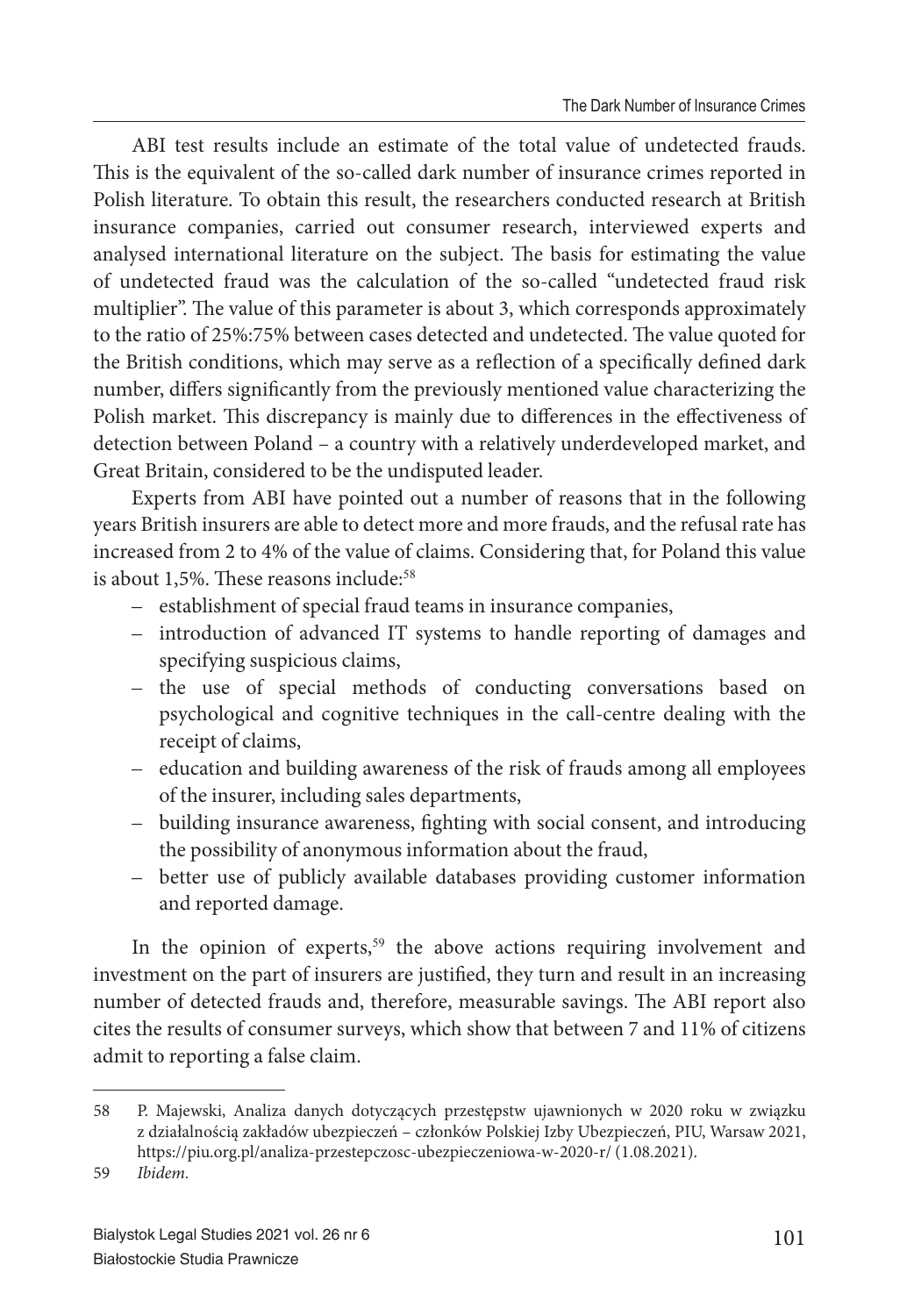Analogous research is also conducted in Germany – another country that is considered to be a leader in combating insurance crime in Europe.

German experts estimate that about 10% of the value of property damages is fraudulent This indicator is very different in individual product groups, and the greatest threat is seen in the insurance of portable electronic equipment, *e.g*., smartphones, where every second claim is described as suspicious. German specialists attach great importance to conducting educational campaigns aimed at making the public aware of the many harmful effects that insurance crime incurs. The side effect of this campaign is to make potential offenders aware of the fact that the problem of frauds is well recognized and that insurers are efficient in capturing cases of fraud. This is a kind of preventive effect, especially in the case of the most common minor frauds related to household insurance.<sup>60</sup>

Particular attention is paid to the fact that there is a high level of social acceptance for committing the scams that characterize German society. 23% of respondents in the research agree with the statement: "Almost everyone cheats the insurer". 12% of households admitted having an incentive to commit insurance fraud, the incentive usually came from a circle of friends.<sup>61</sup>

Apart from countries with exceptionally rich traditions in combating frauds, such as Germany or the United Kingdom, it is worth quoting the results of research carried out in the Czech Republic. This country stands out against other postcommunist countries in the area of counteracting insurance crime.

Attention is drawn to the large number of cases detected in all types of insurance. Despite three times smaller market capacity in life insurance, it is 7,660 cases, in property 8383. It is about 10 times more for the life market than in Poland. The value for the property market is comparable. The effectiveness of detection also surprises in terms of value. The share of frauds in the premium is 0.46% for life insurance, 1.36% for property. Similar indicators for the Polish market (in the time of comparison) for the life and property sector are: 0.058% and 0.66% respectively. Therefore, in Section II, Czech insurers are twice as effective, and in Section I it is 8 times as much. (Czech research is based on the participation of frauds in the volume of collected premiums, and not as previously reported in paid damages.)

Particularly noteworthy is the high effectiveness of anti-fraud operations in the life part of the market. This is an excellent proof that fraudsters do not bypass life insurance. In total, the value of these irregularities exceeds the volume of revealed frauds in communication twice.

<sup>60</sup> Gesamtverband der Deutschen Versicherungswirtschaft GDV, https://www.gdv.de/de/themen/ positionen-magazin/versicherungsbetrug-62938, https://www.gdv.de/de/themen/news/fastjede-zehnte-schadenmeldung-mit-ungereimtheiten-11376, (1.08.2021).

<sup>61</sup> Gesamtverband der Deutschen Versicherungswirtschaft GDV, J. Karsten, Versicherungsbetrug: aktuelle Entwicklungen, Muster und ihre Abwehr, GfK Finanzmarktforschung. GDV 2011.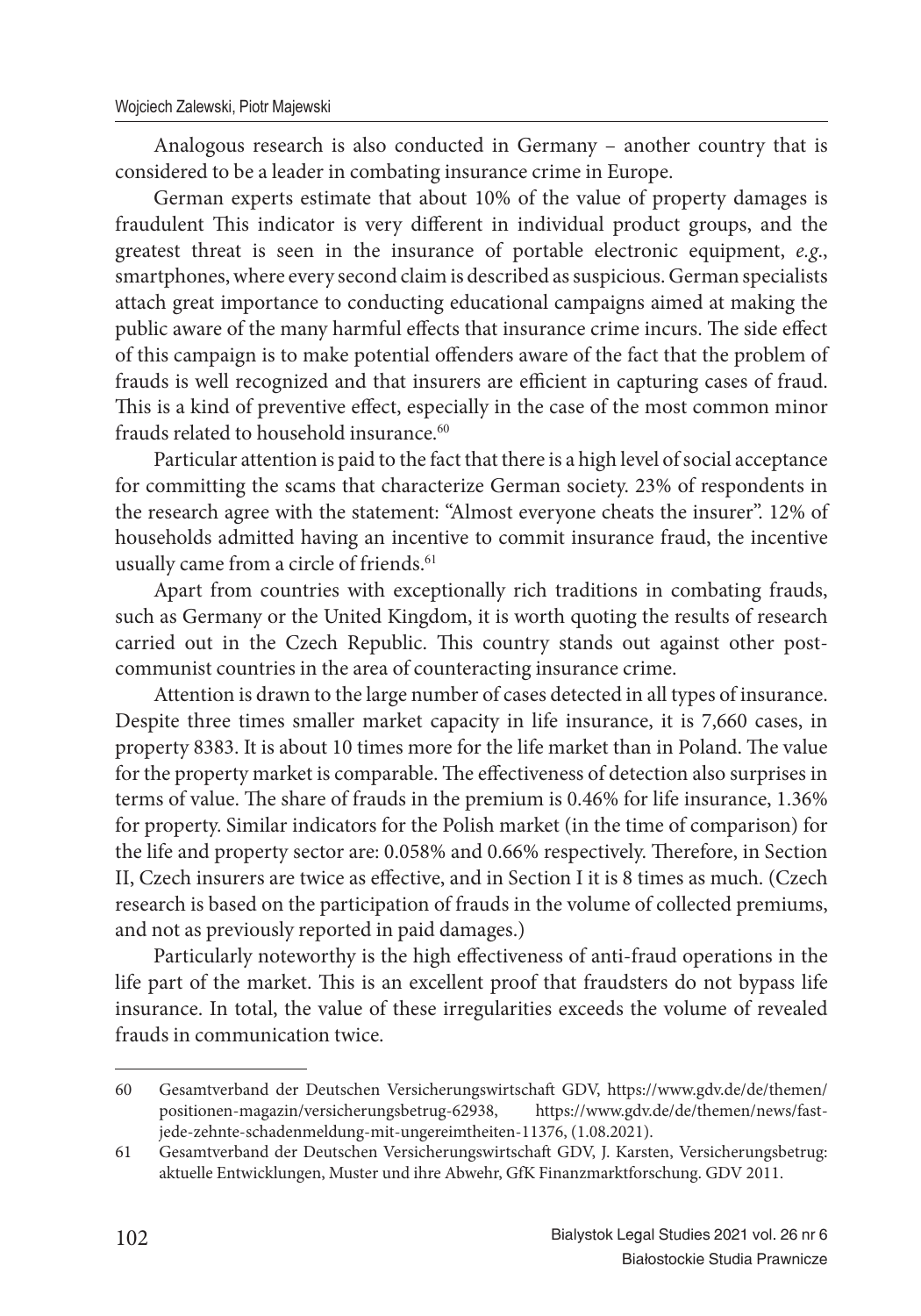## **5. The Role of Education in Revealing, Combating, and Preventing Insurance Crime and Social Consent for Insurance Crimes**

In Poland, the level of social acceptance for crimes against the common good is relatively high.<sup>62</sup>

| Determination of indifference to insurance crimes                                             | 2011  | 2013     | 2015     |
|-----------------------------------------------------------------------------------------------|-------|----------|----------|
| <b>I DO NOT AT ALL</b><br>That someone is fraudulently obtaining insurance<br>compensation    | 19.8% | $19.2\%$ | $18.6\%$ |
| <b>I DO NOT CARE MUCH</b><br>That someone is fraudulently obtaining insurance<br>compensation | 23.8% | $23.5\%$ | $23.6\%$ |

Table 6. Acceptance of crime insurance

*Source: Based on: J. Czapiński, T. Panek, Diagnoza Społeczna 2015, Report, www.diagnoza.com (1.12.2020).*

In the study shown in Table 6, the indicators of sensitivity to the common good have slightly improved over the last few years. It should be remembered that in Poland the society is characterized by a strong distrust towards the insurance industry. Only 1/3 of the population trusts insurance companies. The basic reason for this is the extremely low level of insurance awareness resulting in a lack of understanding of the mechanisms of insurance products. It is also worth mentioning the examples of unethical insurers' actions reflecting the wide social echo, concerning, among others, irregularities in the liquidation of motor claims or life insurance problems with the insurance capital fund.

The level of social acceptance for committing insurance offenses depends on individual personal characteristics. Committing effective crimes in the financial industry requires an adequate intellectual level. Therefore, the picture of a typical embezzler is usually that of a mature person with a social and professional position, high professional skills, and good relations with the environment. People of this type are unfortunately a role model for others. <sup>6364</sup>

As has been shown above, the high level of social acceptance for insurance offenses also applies to countries with rich insurance traditions and proves the need to conduct research and education campaigns in this area.

<sup>62</sup> J. Czapiński, T. Panek, Diagnoza Społeczna 2015, Raport, www.diagnoza.com (1.12.2020).

<sup>63</sup> KMPG Report, Global profiles of the fraudster White-collar crime – present and future, KPMG 2013, p. 10

<sup>64</sup> KMPG Report, Who is the typical fraudster – KPMG analysis of global patterns of fraud, Executive summary, KPMG 2011, p. 7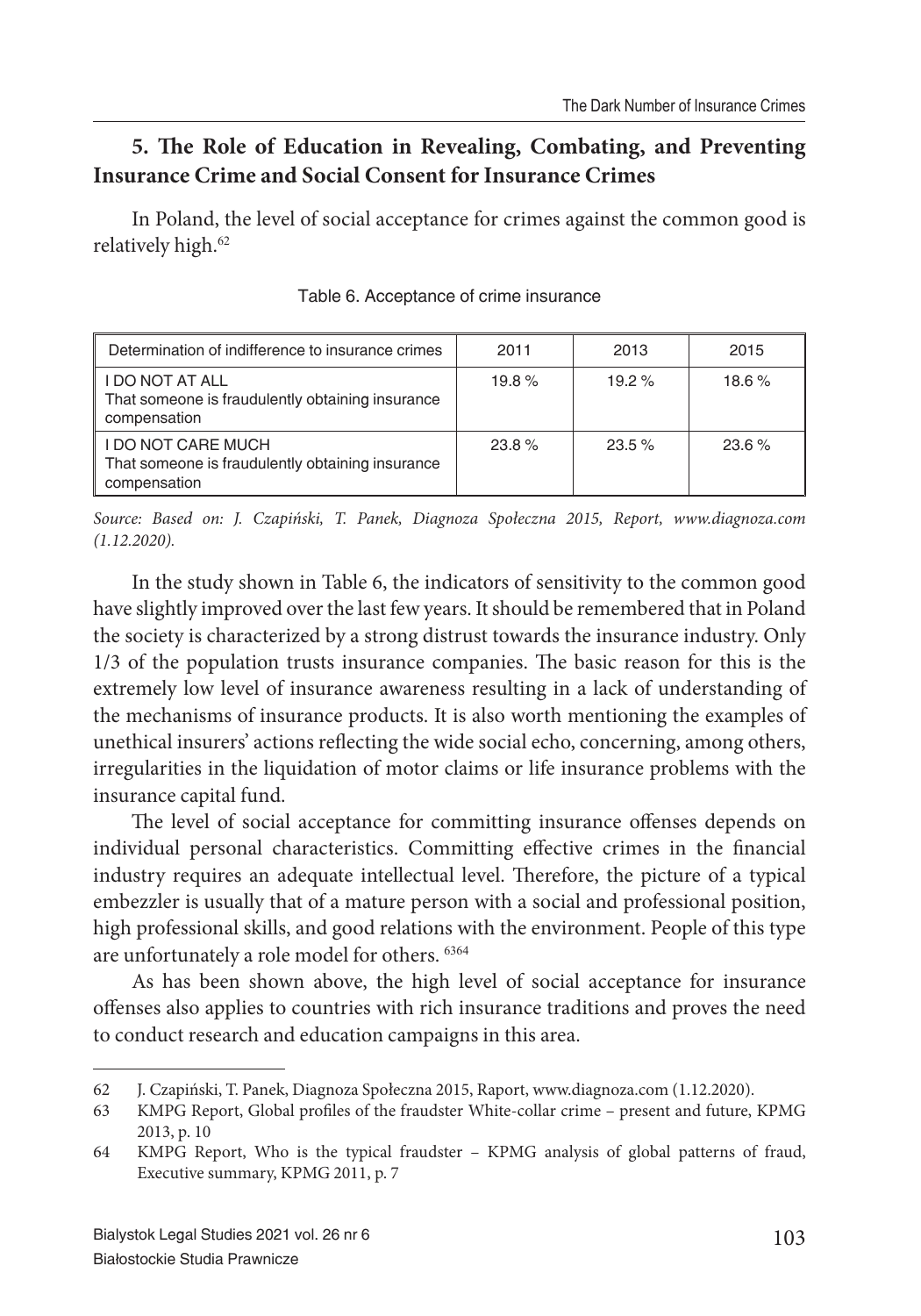It is necessary to emphasize the importance of continuous research and popularization of knowledge about frauds not only among employees of the insurance industry, but also people cooperating (law enforcement agencies, experts, workshops) and the clients of insurance companies themselves.

The latter group plays an especially important role in passively participating in the process of so-called social consent for insurance crimes, which still enjoy a high degree of social acceptance.

### **Conclusions**

To sum up, the dark number of insurance crimes is the ratio of the actual crime to the disclosed scale of frauds. Its value can be determined only by way of approximation. The value of the "dark number" depends mainly on the effectiveness of crime detection, which in turn results both from the technology used and the readiness of the public to inform about known crimes. The smaller the value of the dark number, the more accurately the actual losses incurred by the industry can be estimated.

The authors formulated a few general assumptions about the value of a dark number in insurance crimes:

- The value of the dark number of insurance crime is inversely proportional to the effectiveness of fraud detection.
- The value of the dark number of insurance crime is higher for markets with high levels of social acceptance and low level of insurance awareness.
- $-$  The effective reduction of the dark number of insurance crime is not possible without the use of advanced IT tools based on a comprehensive database.

The analysis of the above data and experience from European countries allows us to attempt to estimate the value of the dark number of insurance crime for the property insurance market in Poland. The current detection efficiency is about 1% of the value of paid claims and benefits, and it is about 3 to 4 times lower than for the British market, which is the most advanced in combating crime, where similar values were recorded about 10–15 years ago. Progress in Poland in the development of central data bases suggests that within 5 years it is likely to achieve the level of detection in property insurance in excess of 2%. Pan-European estimates of the scale of real crime in property and especially in property insurance amount to approximately 10–12% of the volume of payments. A simple comparison of these values allows a rough estimate of the dark number of insurance crimes in Poland at around 10 in non-life insurance. This translates into more than PLN 2 billion in losses per year for the property insurance industry. In the case of life insurance, data deficiencies and the lack of database tools cause that the estimates would have too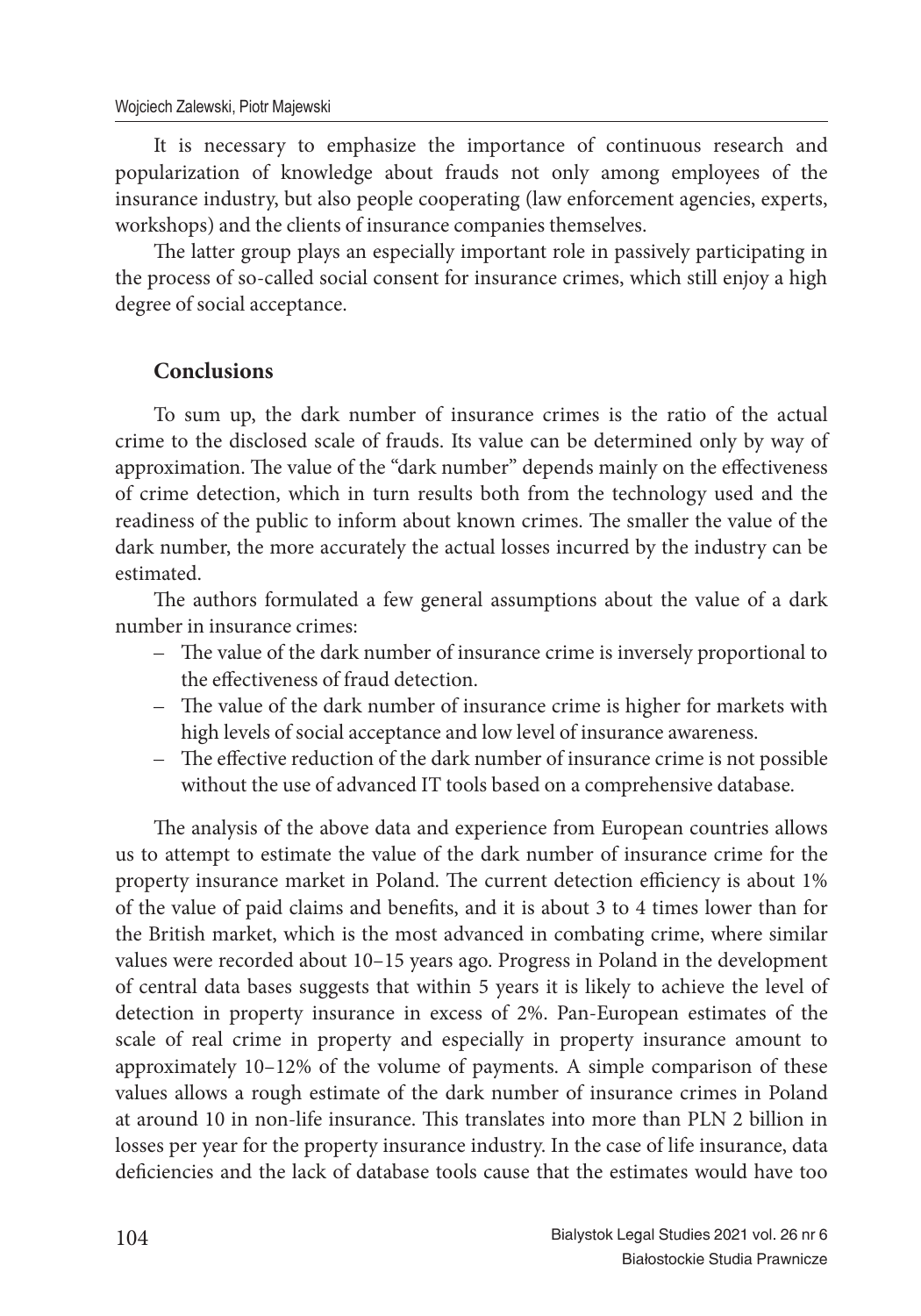high error margin. However, it should be assumed that its value many times exceeds the result for property insurance.

It should be remembered that even a perfect estimate of the value of the dark number of insurance crime only applies to a given moment in time, because the dynamically developing insurance market awakens the perpetrators to search for new methods of insurance fraud. This results in the necessity of continuing further research in relation to new areas of the market, such as changes in the insurance distribution model, electronisation of customer contact or the shopping habits of new generations of customers.

#### REFERENCES

- Aebi M.F., Aromaa K., Aubusson de Cavarlay B., Barclay G., Gruszczynska B., von Hofer H., Hysi V., Jehle J.-M., Killias M., Smit P., Tavares C., European Sourcebook of Crime and Criminal Justice Statistics 2006. Den Haag: Home Office, Swiss Federal Statistical Office, Cesdip, Boom Juridischeuitgevers, Wetenschappelijk Onderzoeken Documentatiecentrum, http://www. europeansourcebook.org.
- Błachut J., Definicje przestępstwa przestępczości, (in:) A. Marek (ed.), Zagadnienia ogólne, System Prawa Karnego, t. 1, C.H. Beck 2010
- Błachut J., Czy "ciemna liczba przestępstw" istnieje?, (in:) A. Kossowska et al. (eds.), Archiwum Kryminologii Tom XXIX – XXX, 2007 – 2008, Tom jubileuszowy dedykowany Paniom Profesor Helenie Kołakowskiej – Przełomiec, Zofi i Ostrihanskiej, Dobrochnie Wójcik, Warsaw 2009.
- Błachut J., Gaberle A., Krajewski K., Kryminologia, Warsaw 2007.
- Błachut J., Problemy związane z statystycznym opisem przestępczości w oparciu o dane statystyk policyjnych, "Archiwum Kryminologii" 2001, t. XXV.
- Czapiński J., Panek T., Diagnoza Społeczna 2015, Raport, www.diagnoza.com.
- Deloitte Report, The Future of Financial Services, How disruptive innovations are reshaping the way financial services are structured, World Economic Forum, Prepared in collaboration with Deloitte Final Report, Deloitte 2015.
- Derring R., Insurance Fraud, "The Journal of Risk and Insurance" 2002, vol. 69, no. 3.
- Eifler S., Pollich D. (eds.), Empirische Forschung über Kriminalität methodologische und methodische Grundlagen, Wiesbaden 2014.
- EIOPA Report, Fifth Consumer Trends Report, EIOPA 2016.
- Exner F., Kriminologie, Springer 1949.
- GDV, https://gdv.de.
- Górniok O., Przestępczość gospodarcza i jej zwalczanie, Warsaw 1994.
- Handschke, J., Kompleksowe, ujednolicone i konsekwentne podejście zakładu ubezpieczeń do przestępczości ubezpieczeniowej jako warunek skutecznego przeciwdziałania temu zjawisku, Przestępczość Ubezpieczeniowa, Szczecin-Expo, Szczecin 2010.

Hołyst B., Kryminologia, Warsaw 2016.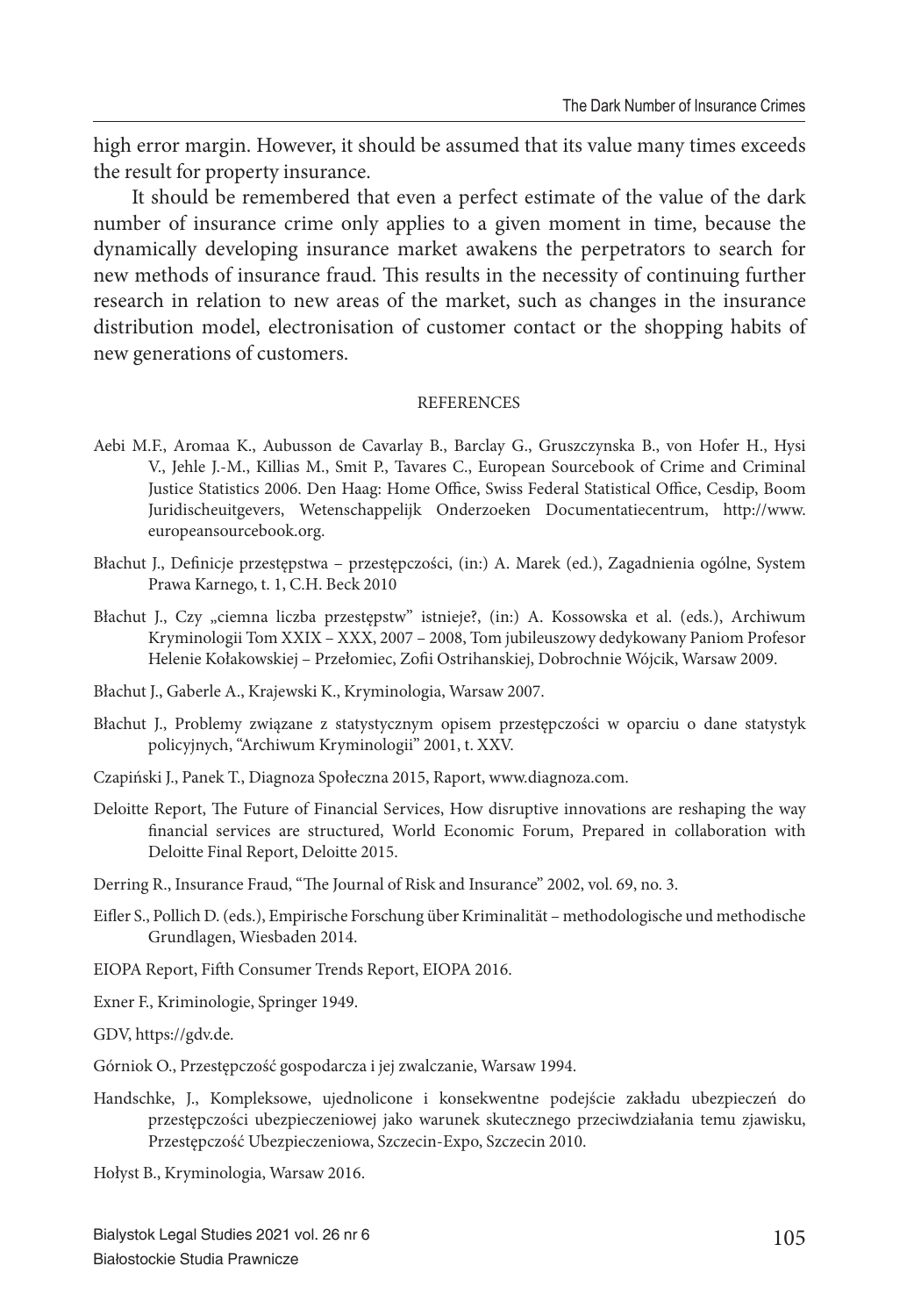- Insurance Guarantee Fund, Raport Roczny UFG 2018, https://www.ufg.pl/UCMServlet3/ ucmservlet3?dDocName=UCM\_UFG\_449545.
- Jagiełło D., Wybrane aspekty odpowiedzialności karnej w prawie gospodarczym, (in:) M. Bidziński, D. Jagiełło (eds.), Prawo gospodarcze – zagadnienia wybrane, C.H. Beck 2016.
- Kearon T., Godfrey B. S., Setting the scene: a question of history, (in:) S. Walklate (ed.), Handbook of Victims and Victimology, London, New York 2011.
- Kersting S., Erdmann J., Analyse von Hellfelddaten Darstellung von Problemen, Besonderheiten und Fallstricken anhand ausgewählter Praxisbeispiele, (in:) Empirische Forschung über Kriminalität, Wiesbaden 2014.
- KMPG Report, Global profiles of the fraudster White-collar crime present and future, KPMG 2013.
- KMPG Report, Who is the typical fraudster KPMG analysis of global patterns of fraud, Executive summary, KPMG 2011.
- Krysztofiuk G., Zwalczanie przestępczości gospodarczej w Polsce na tle doświadczeń brytyjskich wybrane zagadnienia, "Justitia" 2013, no. 3.
- Lynch J.P., Addington L.A. (eds.), Understanding Crime Statistics; Revisiting the Divergence of the NCVS and UCR, Cambridge 2007.
- Majewski P., Analiza danych dotyczących przestępstw ujawnionych w 2014 roku w związku z działalnością zakładów ubezpieczeń – członków Polskiej Izby Ubezpieczeń, PIU, Warsaw 2015, https://piu.org.pl/raport-o-przestepczosci-ubezpieczeniowej-2015.
- Majewski P., Analiza danych dotyczących przestępstw ujawnionych w 2016 roku w związku z działalnością zakładów ubezpieczeń – członków Polskiej Izby Ubezpieczeń, PIU, Warsaw 2017, https://piu.org.pl/raport-o-przestepczosci-ubezpieczeniowej-2016.
- Majewski P., Analiza danych dotyczących przestępstw ujawnionych w 2019 roku w związku z działalnością zakładów ubezpieczeń – członków Polskiej Izby Ubezpieczeń, PIU, Warsaw 2020, https://piu.org.pl/analiza-przestepstw-ubezpieczeniowych-w-2019-r.
- Majewski P., Analiza danych dotyczących przestępstw ujawnionych w 2020 roku w związku z działalnością zakładów ubezpieczeń – członków Polskiej Izby Ubezpieczeń, PIU, Warsaw 2021, https://piu.org.pl/analiza-przestepczosc-ubezpieczeniowa-w-2020-r/.
- Majewski P., Insurance crime in Poland. Characterization and evolution of the phenomenon, "Insurance Review" 2014, vol. 4/2013, https://piu.org.pl/public/upload/ibrowser/WU/WU4\_2013/ majewski.pdf.
- Majewski P., Przyzwolenie społeczne na przestępczość ubezpieczeniową wyniki badań, "Przestępczość Ubezpieczeniowa", Szczecin-Expo, Szczecin 2012.
- Miesięcznik Biuletynu Statystycznego (styczeń grudzień 2009/2010), przygotowany przez Wydział Analizy Kryminalnej Komendy Głównej Policji (WK-IV–1152/2010).
- Pepper J., Petrie C., Sullivan S., Measurement Error in Criminal Justice Data, (in:) A.R. Piquero, D. Weisburd (eds.), Handbook of Quantitative Criminology, Descriptive Approaches for Research and Policy: Innovative Descriptive Methods for Crime and Justice Problems, New York Dordrecht Heidelberg London 2010.

PIU, https://piu.org.pl.